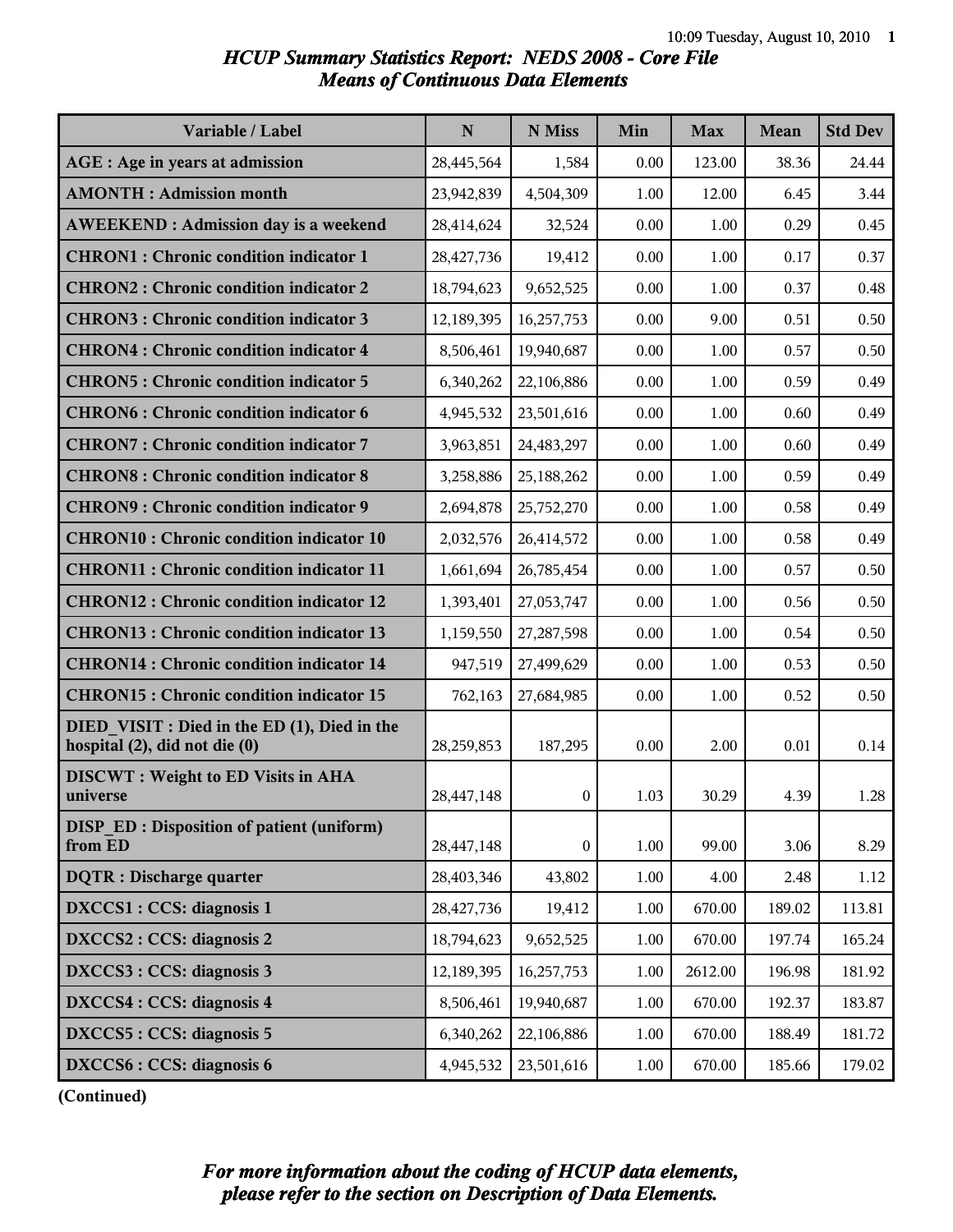## *HCUP Summary Statistics Report: NEDS 2008 - Core File Means of Continuous Data Elements*

| Variable / Label                                                                                           | $\mathbf N$ | N Miss           | Min      | <b>Max</b> | Mean     | <b>Std Dev</b> |
|------------------------------------------------------------------------------------------------------------|-------------|------------------|----------|------------|----------|----------------|
| DXCCS7: CCS: diagnosis 7                                                                                   | 3,963,851   | 24,483,297       | 1.00     | 670.00     | 183.46   | 176.65         |
| <b>DXCCS8: CCS: diagnosis 8</b>                                                                            | 3,258,886   | 25,188,262       | 1.00     | 670.00     | 181.89   | 174.57         |
| DXCCS9: CCS: diagnosis 9                                                                                   | 2,694,878   | 25,752,270       | 1.00     | 670.00     | 180.80   | 172.90         |
| DXCCS10 : CCS: diagnosis 10                                                                                | 2,032,576   | 26,414,572       | 1.00     | 670.00     | 178.91   | 171.43         |
| DXCCS11 : CCS: diagnosis 11                                                                                | 1,661,694   | 26,785,454       | 1.00     | 670.00     | 178.34   | 170.08         |
| DXCCS12 : CCS: diagnosis 12                                                                                | 1,393,401   | 27,053,747       | 1.00     | 670.00     | 178.43   | 168.95         |
| DXCCS13 : CCS: diagnosis 13                                                                                | 1,159,550   | 27,287,598       | 1.00     | 670.00     | 178.50   | 167.79         |
| DXCCS14 : CCS: diagnosis 14                                                                                | 947,519     | 27,499,629       | 1.00     | 670.00     | 177.89   | 165.90         |
| DXCCS15 : CCS: diagnosis 15                                                                                | 762,163     | 27,684,985       | 1.00     | 670.00     | 177.73   | 164.54         |
| <b>EDEVENT</b> : Type of ED Event                                                                          | 28,447,148  | $\mathbf{0}$     | 1.00     | 99.00      | 1.83     | 7.83           |
| E CCS1 : CCS: E Code 1                                                                                     | 7,386,776   | 21,060,372       | 662.00   | 2621.00    | 2582.89  | 227.44         |
| E CCS2: CCS: E Code 2                                                                                      | 3,757,559   | 24,689,589       | 662.00   | 2621.00    | 2607.44  | 148.18         |
| E CCS3 : CCS: E Code 3                                                                                     | 542,349     | 27,904,799       | 662.00   | 2621.00    | 2586.92  | 234.51         |
| E CCS4 : CCS: E Code 4                                                                                     | 235,801     | 28,211,347       | 662.00   | 2621.00    | 2602.75  | 183.03         |
| <b>FEMALE</b> : Indicator of sex                                                                           | 28,441,906  | 5,242            | 0.00     | 1.00       | 0.55     | 0.50           |
| <b>HOSP ED: HCUP ED hospital identifier</b>                                                                | 28,447,148  | $\mathbf{0}$     | 10002.00 | 40449.00   | 25977.42 | 9846.23        |
| <b>HOSP REGION: Region of hospital</b>                                                                     | 28,447,148  | $\boldsymbol{0}$ | 1.00     | 4.00       | 2.57     | 0.98           |
| <b>INTENT SELF HARM: Intentional self harm</b><br>indicated on the record (by diagnosis and/or E<br>codes) | 28,447,148  | $\bf{0}$         | 0.00     | 1.00       | 0.01     | 0.09           |
| <b>NDX</b> : Number of diagnoses on this record                                                            | 28,447,148  | $\bf{0}$         | 0.00     | 50.00      | 3.49     | 3.65           |
| <b>NECODE: Number of E codes on this record</b>                                                            | 28,447,148  | $\boldsymbol{0}$ | 0.00     | 13.00      | 0.42     | 0.80           |
| <b>NEDS STRATUM : Stratum used to sample</b><br>hospital                                                   | 28,447,148  | $\boldsymbol{0}$ | 10100.00 | 49810.00   | 26930.96 | 10425.89       |
| PAY1 : Primary expected payer (uniform)                                                                    | 28,307,652  | 139,496          | 1.00     | 6.00       | 2.70     | 1.26           |
| PAY2 : Secondary expected payer (uniform)                                                                  | 5,795,289   | 22,651,859       | 1.00     | 6.00       | 3.02     | 1.17           |
| PL NCHS2006 : Patient Location: NCHS<br><b>Urban-Rural Code (V2006)</b>                                    | 28,212,412  | 234,736          | 1.00     | 6.00       | 2.80     | 1.57           |
| <b>TOTCHG ED: Total charge for ED services</b>                                                             | 23,513,481  | 4,933,667        | 100.00   | 74999.89   | 1696.79  | 2484.47        |
| <b>YEAR: Calendar year</b>                                                                                 | 28,447,148  | $\bf{0}$         | 2008.00  | 2008.00    | 2008.00  | 0.00           |
| ZIPINC QRTL: Median household income<br>national quartile for patient ZIP Code                             | 27,703,555  | 743,593          | 1.00     | 4.00       | 2.25     | 1.08           |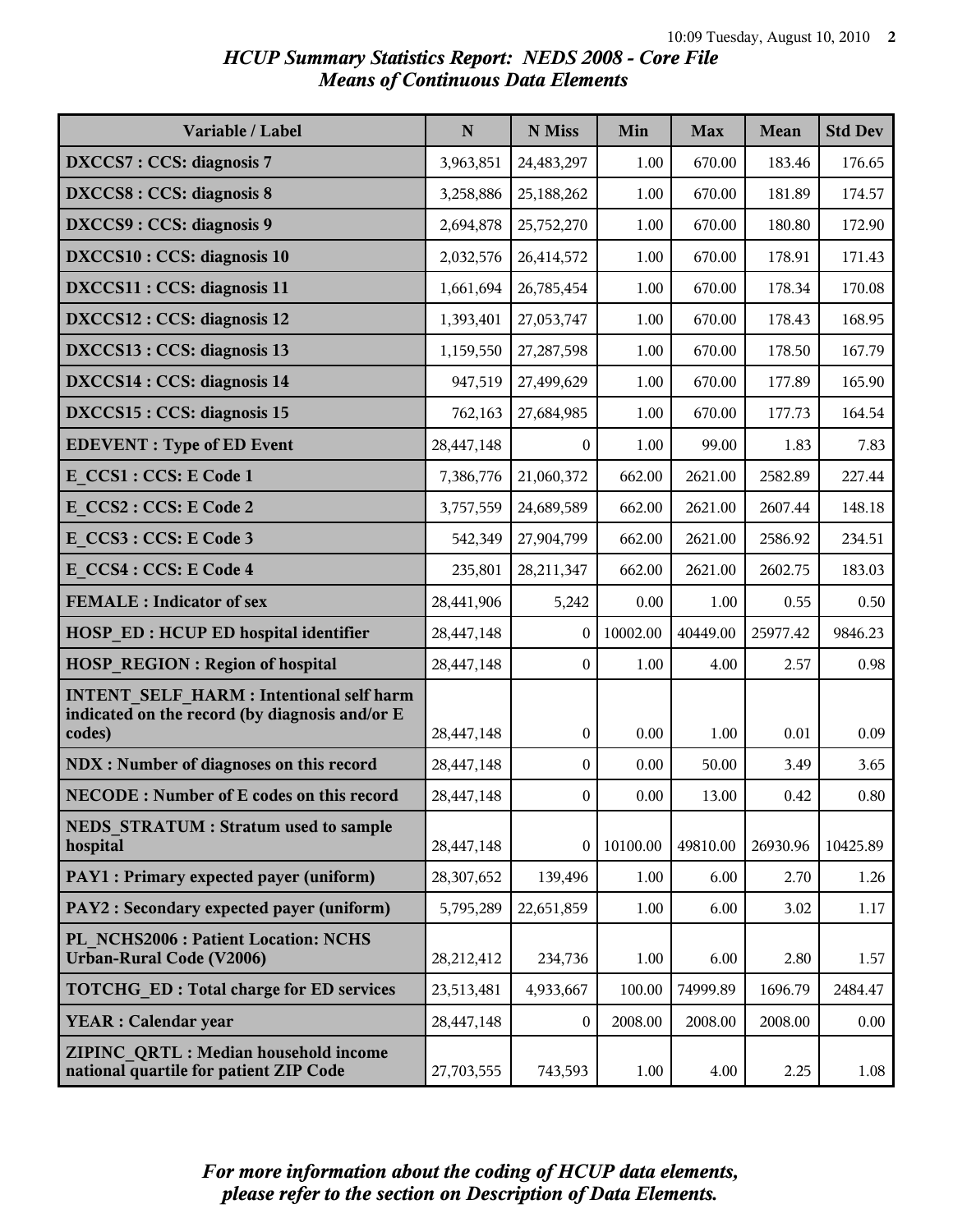| <b>AGE</b>           | Frequency | Percent |
|----------------------|-----------|---------|
| $\therefore$ missing | 179       | 0.00    |
| .A: invalid          | 32        | 0.00    |
| .C: inconsistent     | 1,373     | 0.00    |
| $\boldsymbol{0}$     | 801,240   | 2.82    |
| $\mathbf{1}$         | 709,747   | 2.49    |
| $\overline{2}$       | 495,403   | 1.74    |
| $\overline{3}$       | 378,518   | 1.33    |
| $\overline{4}$       | 314,947   | 1.11    |
| 5                    | 283,167   | 1.00    |
| 6                    | 251,056   | 0.88    |
| 7                    | 228,093   | 0.80    |
| 8                    | 214,750   | 0.75    |
| 9                    | 209,903   | 0.74    |
| 10                   | 208,882   | 0.73    |
| 11                   | 206,023   | 0.72    |
| 12                   | 210,403   | 0.74    |
| 13                   | 226,942   | 0.80    |
| 14                   | 253,847   | 0.89    |
| 15                   | 286,765   | 1.01    |
| 16                   | 325,893   | 1.15    |
| 17                   | 375,143   | 1.32    |
| 18                   | 469,638   | 1.65    |
| 19                   | 489,872   | 1.72    |
| 20                   | 500,852   | 1.76    |
| 21                   | 499,450   | 1.76    |
| 22                   | 500,797   | 1.76    |
| 23                   | 495,712   | 1.74    |
| 24                   | 483,967   | 1.70    |
| 25                   | 486,071   | 1.71    |
| 26                   | 480,659   | 1.69    |
| 27                   | 474,807   | 1.67    |
| 28                   | 463,439   | 1.63    |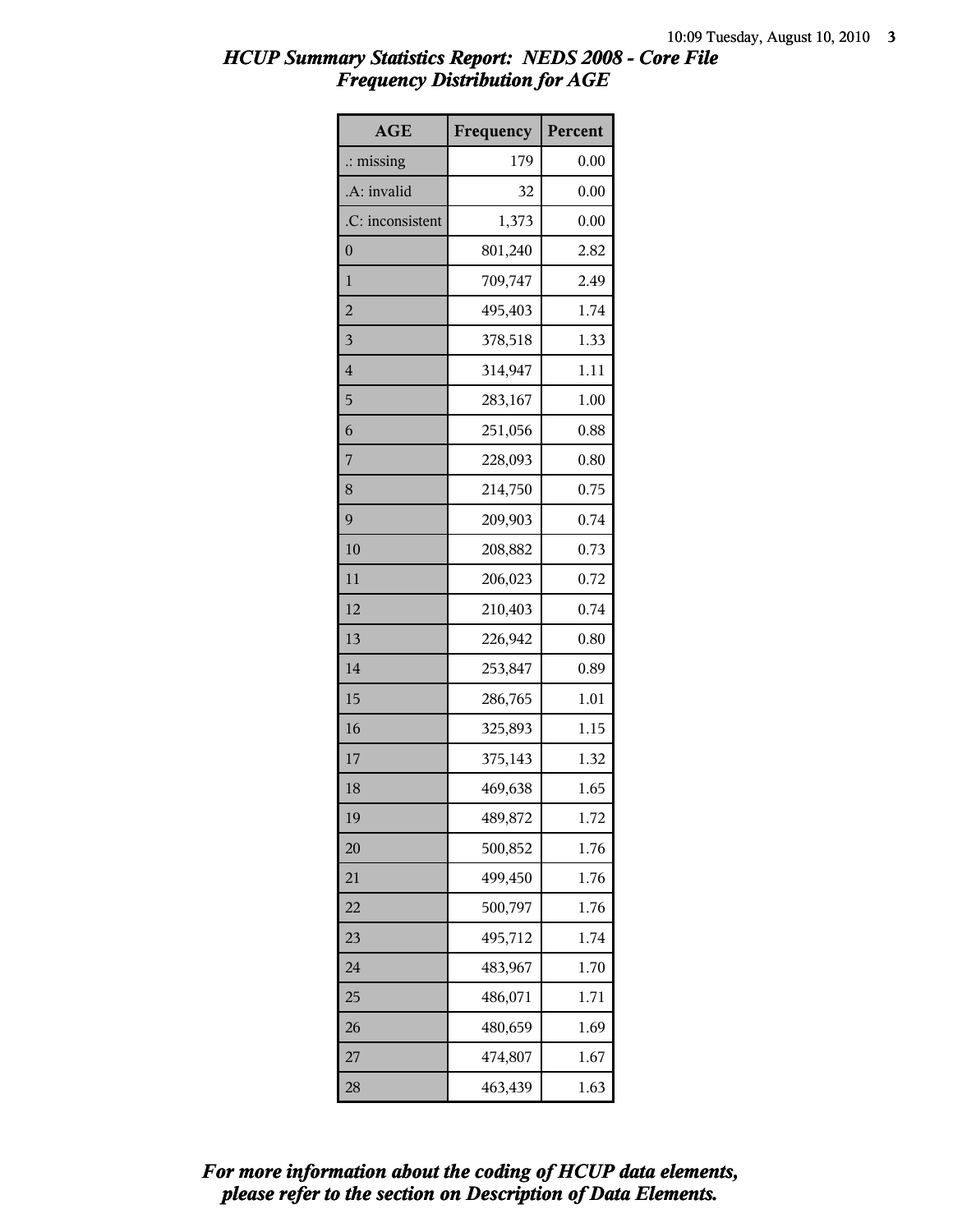| <b>AGE</b> | Frequency | Percent |
|------------|-----------|---------|
| 29         | 440,967   | 1.55    |
| 30         | 419,262   | 1.47    |
| 31         | 401,768   | 1.41    |
| 32         | 377,199   | 1.33    |
| 33         | 372,630   | 1.31    |
| 34         | 362,073   | 1.27    |
| 35         | 366,888   | 1.29    |
| 36         | 375,647   | 1.32    |
| 37         | 393,533   | 1.38    |
| 38         | 383,713   | 1.35    |
| 39         | 370,257   | 1.30    |
| 40         | 363,673   | 1.28    |
| 41         | 365,516   | 1.28    |
| 42         | 375,273   | 1.32    |
| 43         | 387,588   | 1.36    |
| 44         | 394,778   | 1.39    |
| 45         | 392,297   | 1.38    |
| 46         | 391,124   | 1.37    |
| 47         | 390,035   | 1.37    |
| 48         | 381,690   | 1.34    |
| 49         | 371,868   | 1.31    |
| 50         | 364,272   | 1.28    |
| 51         | 354,815   | 1.25    |
| 52         | 340,724   | 1.20    |
| 53         | 324,605   | 1.14    |
| 54         | 310,928   | 1.09    |
| 55         | 293,426   | 1.03    |
| 56         | 281,169   | 0.99    |
| 57         | 266,707   | 0.94    |
| 58         | 258,565   | 0.91    |
| 59         | 253,476   | 0.89    |
| 60         | 255,034   | 0.90    |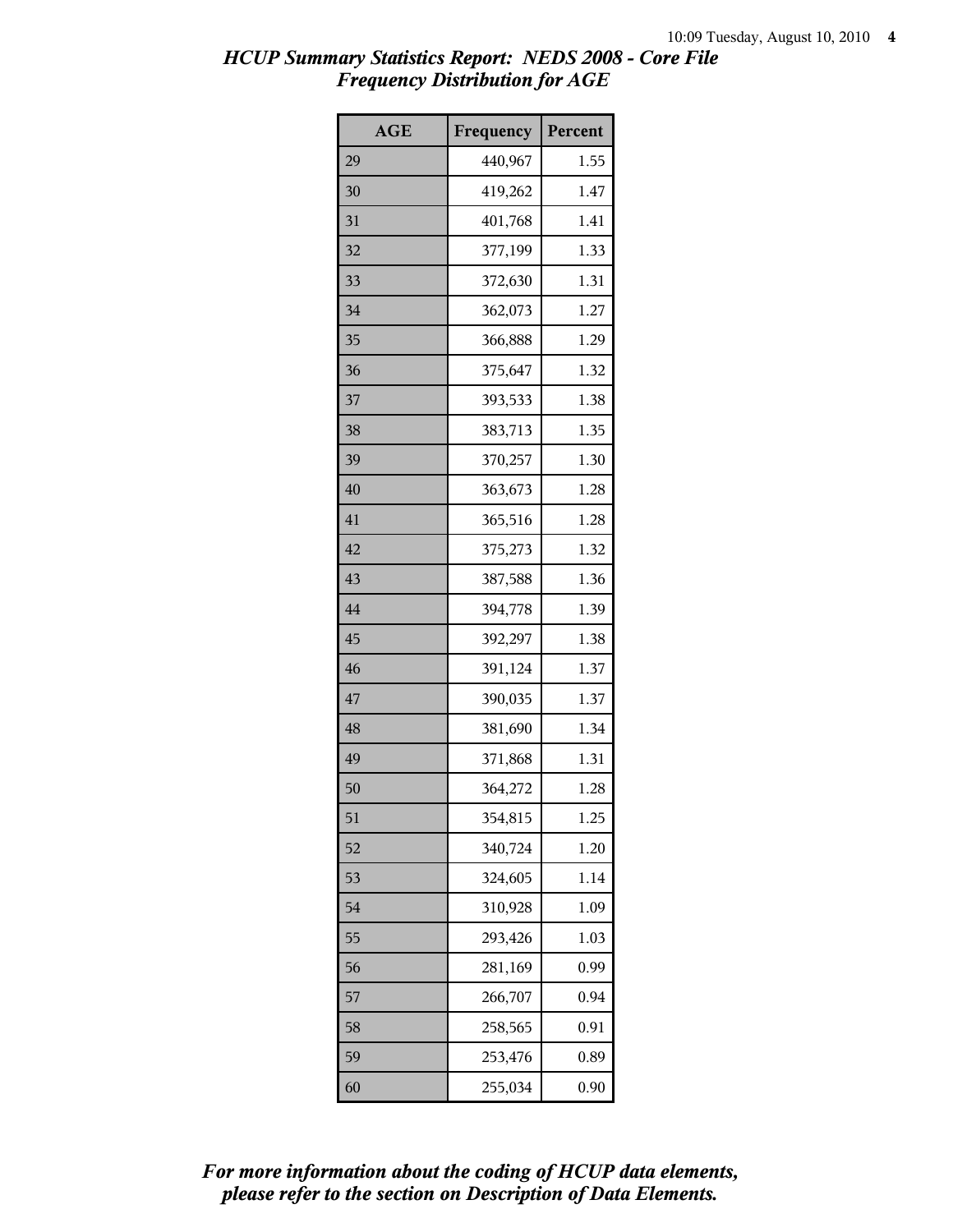| <b>AGE</b> | Frequency | Percent |
|------------|-----------|---------|
| 61         | 258,432   | 0.91    |
| 62         | 209,402   | 0.74    |
| 63         | 203,464   | 0.72    |
| 64         | 207,124   | 0.73    |
| 65         | 223,633   | 0.79    |
| 66         | 204,403   | 0.72    |
| 67         | 193,202   | 0.68    |
| 68         | 190,118   | 0.67    |
| 69         | 186,752   | 0.66    |
| 70         | 185,187   | 0.65    |
| 71         | 180,526   | 0.63    |
| 72         | 181,542   | 0.64    |
| 73         | 183,238   | 0.64    |
| 74         | 177,205   | 0.62    |
| 75         | 180,813   | 0.64    |
| 76         | 183,488   | 0.65    |
| 77         | 185,880   | 0.65    |
| 78         | 188,599   | 0.66    |
| 79         | 189,068   | 0.66    |
| 80         | 189,693   | 0.67    |
| 81         | 187,664   | 0.66    |
| 82         | 184,304   | 0.65    |
| 83         | 182,112   | 0.64    |
| 84         | 174,721   | 0.61    |
| 85         | 163,161   | 0.57    |
| 86         | 155,698   | 0.55    |
| 87         | 142,604   | 0.50    |
| 88         | 124,007   | 0.44    |
| 89         | 104,219   | 0.37    |
| 90         | 91,073    | 0.32    |
| 91         | 75,369    | 0.26    |
| 92         | 61,941    | 0.22    |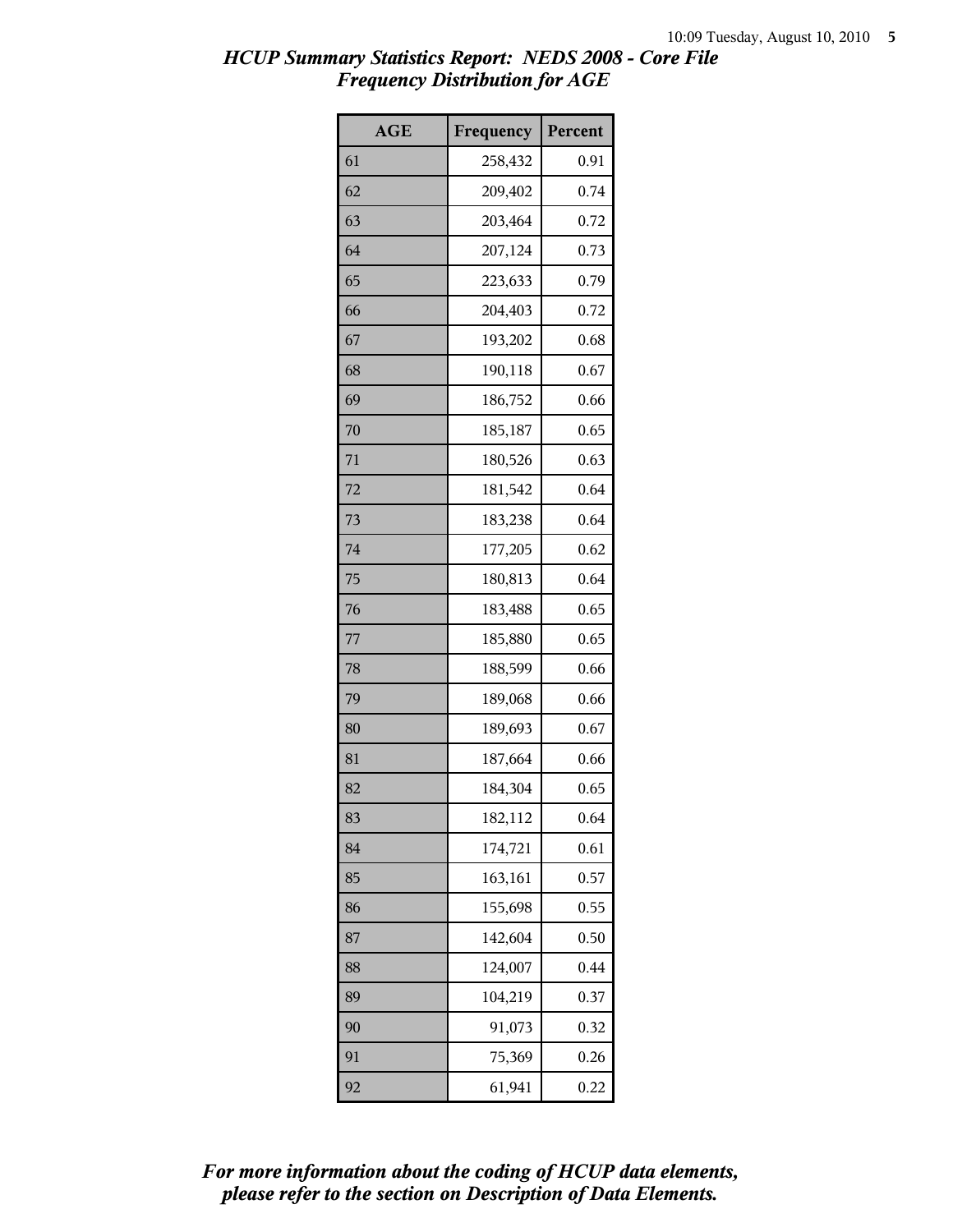| <b>AGE</b>   | Frequency | Percent |
|--------------|-----------|---------|
| 93           | 51,216    | 0.18    |
| 94           | 40,329    | 0.14    |
| 95           | 30,277    | 0.11    |
| 96           | 22,311    | 0.08    |
| 97           | 15,639    | 0.05    |
| 98           | 10,675    | 0.04    |
| 99           | 7,168     | 0.03    |
| 100          | 4,427     | 0.02    |
| 101          | 2,816     | 0.01    |
| 102          | 1,622     | 0.01    |
| 103          | 944       | 0.00    |
| 104          | 524       | 0.00    |
| 105          | 308       | 0.00    |
| 106          | 185       | 0.00    |
| 107          | 454       | 0.00    |
| 108          | 193       | 0.00    |
| 109          | 246       | 0.00    |
| 110 or older | 102       | 0.00    |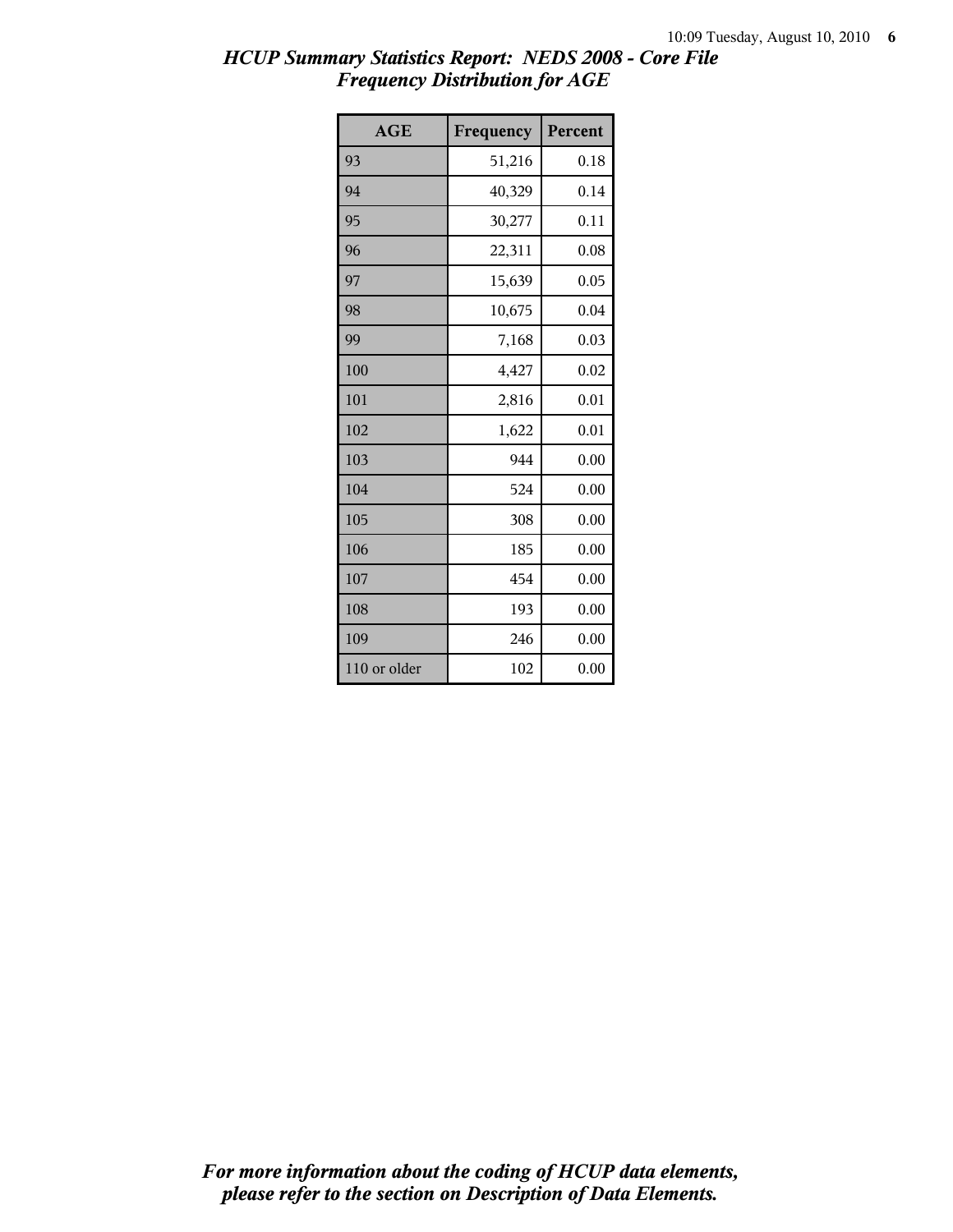| <b>AMONTH</b>        | Frequency | Percent |
|----------------------|-----------|---------|
| $\therefore$ Missing | 4,504,309 | 15.83   |
| 1: January           | 2,008,563 | 7.06    |
| 2: February          | 2,045,832 | 7.19    |
| 3: March             | 2,045,739 | 7.19    |
| 4: April             | 1,933,766 | 6.80    |
| $5:$ May             | 2,027,904 | 7.13    |
| 6: June              | 1,986,008 | 6.98    |
| $7:$ July            | 2,050,065 | 7.21    |
| 8: August            | 2,044,779 | 7.19    |
| 9: September         | 2,006,082 | 7.05    |
| 10: October          | 1,948,521 | 6.85    |
| 11: November         | 1,892,405 | 6.65    |
| 12: December         | 1,953,175 | 6.87    |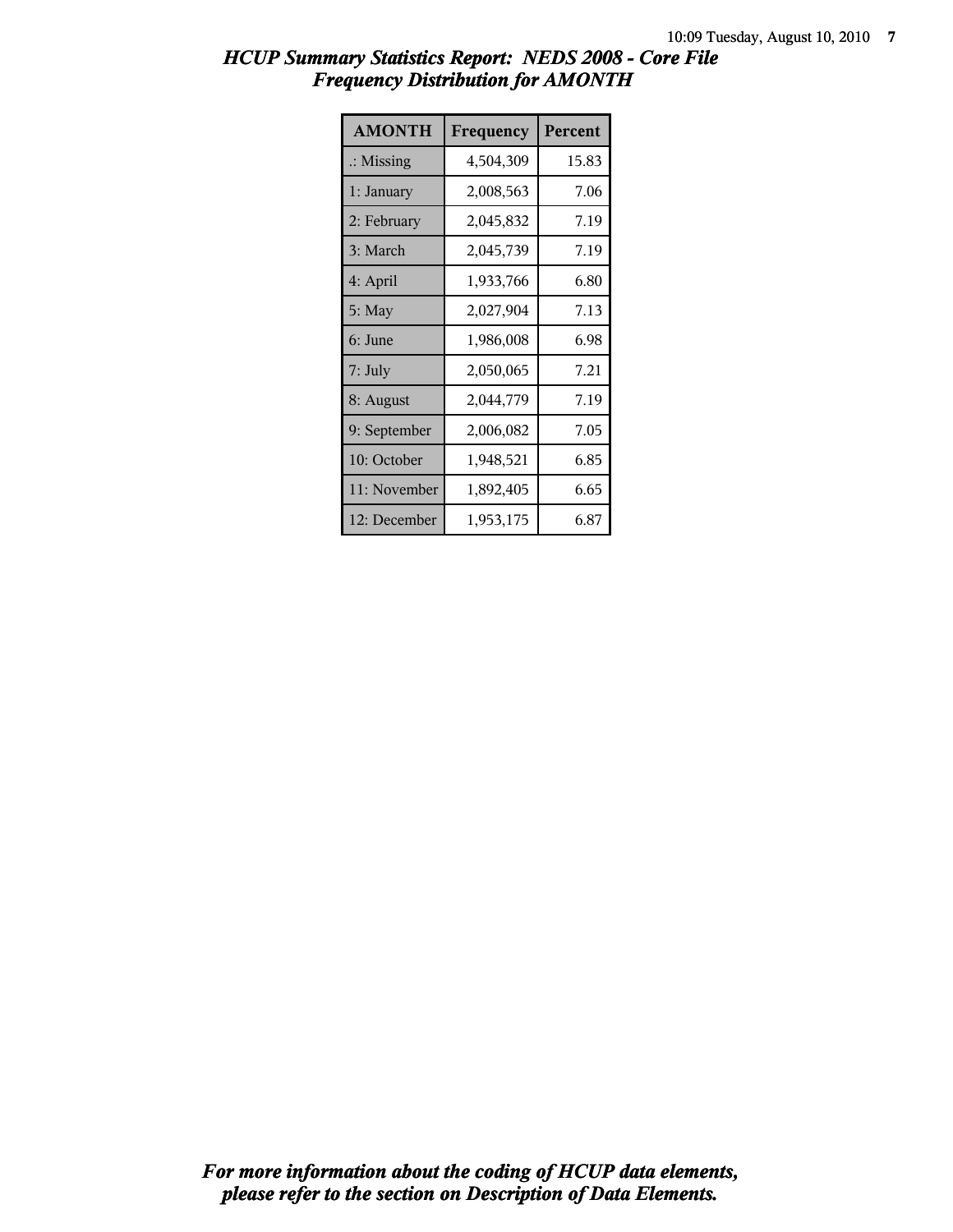| <b>AWEEKEND</b>      | Frequency  | Percent |
|----------------------|------------|---------|
| $\therefore$ Missing | 32,524     | 0.11    |
| 0: Monday-Friday     | 20,193,766 | 70.99   |
| 1: Saturday-Sunday   | 8,220,858  | 28.90   |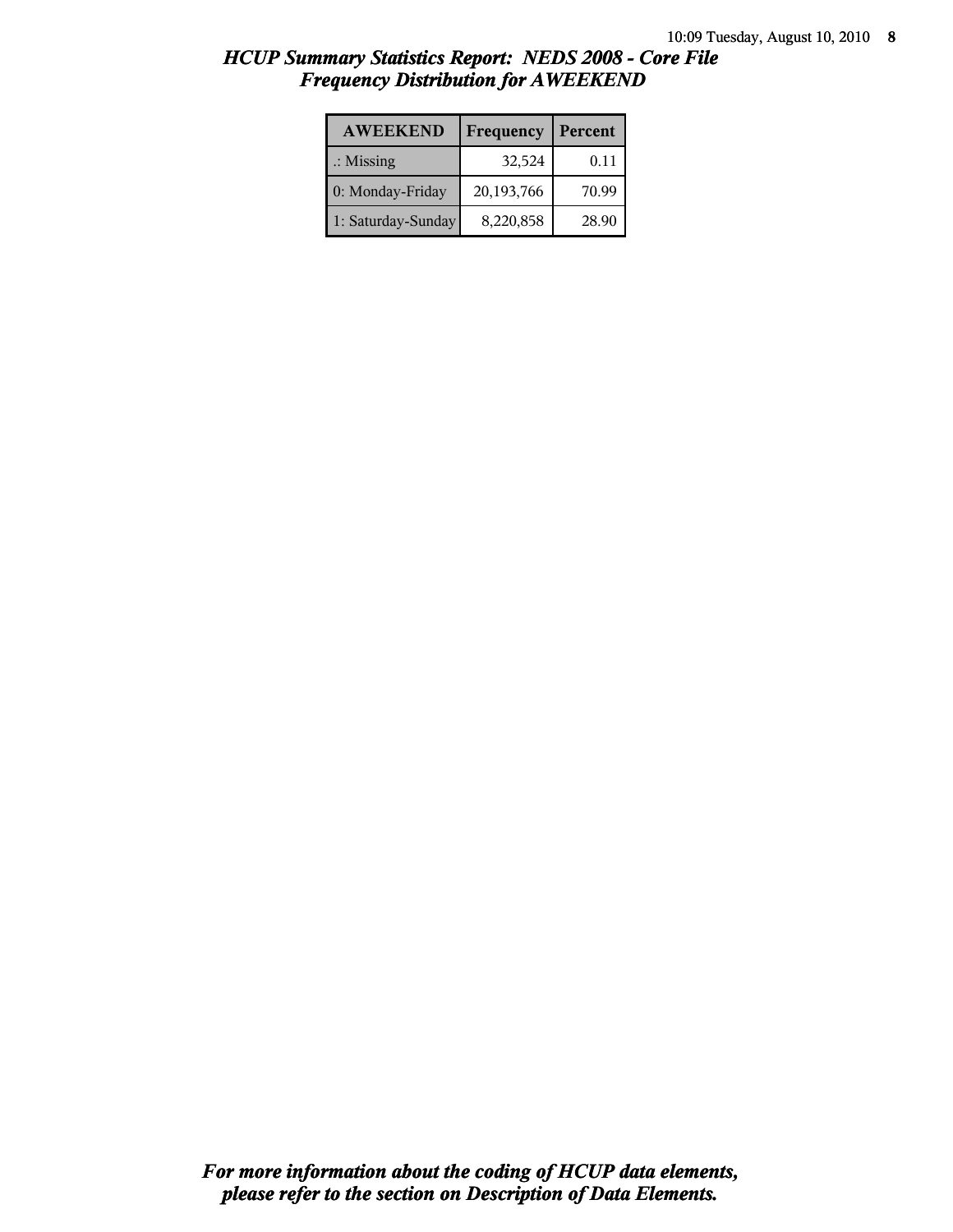| HCUP Summary Statistics Report: NEDS 2008 - Core File |  |
|-------------------------------------------------------|--|
| <b>Frequency Distribution for CHRON1</b>              |  |

| <b>CHRON1</b>            | Frequency  | Percent |
|--------------------------|------------|---------|
| $\therefore$ Missing     | 4,562      | 0.02    |
| .A: Invalid code         | 14,539     | 0.05    |
| .C: Inconsistent code    | 311        | 0.00    |
| 0: Non-chronic condition | 23,736,440 | 83.44   |
| 1: Chronic condition     | 4,691,296  | 16.49   |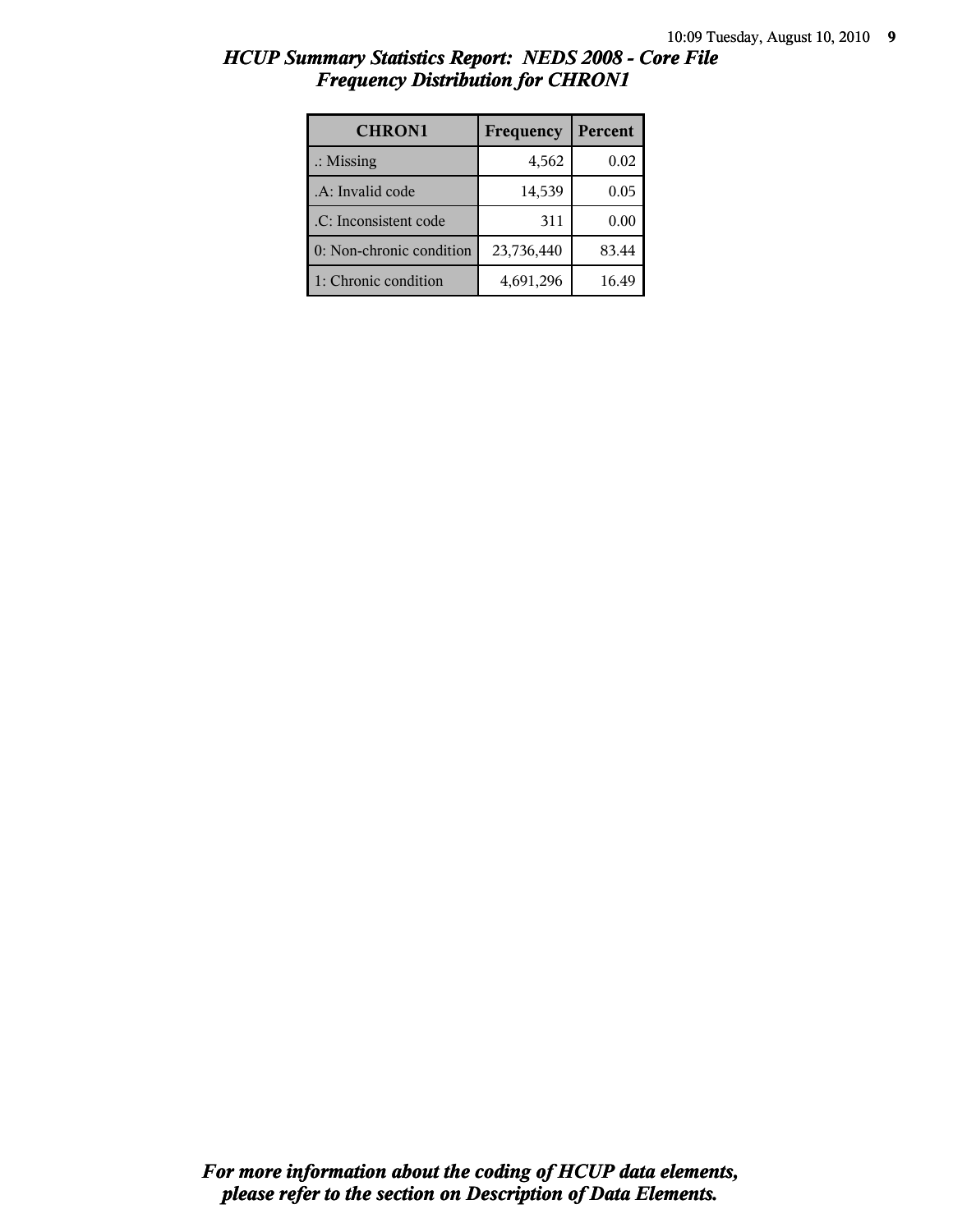| <b>DIED VISIT</b>       | Frequency  | Percent |
|-------------------------|------------|---------|
| $\therefore$ Missing    | 187,295    | 0.66    |
| 0: Did not die          | 28,086,832 | 98.73   |
| 1: Died in the ED       | 44,911     | 0.16    |
| 2: Died in the hospital | 128,110    | 0.45    |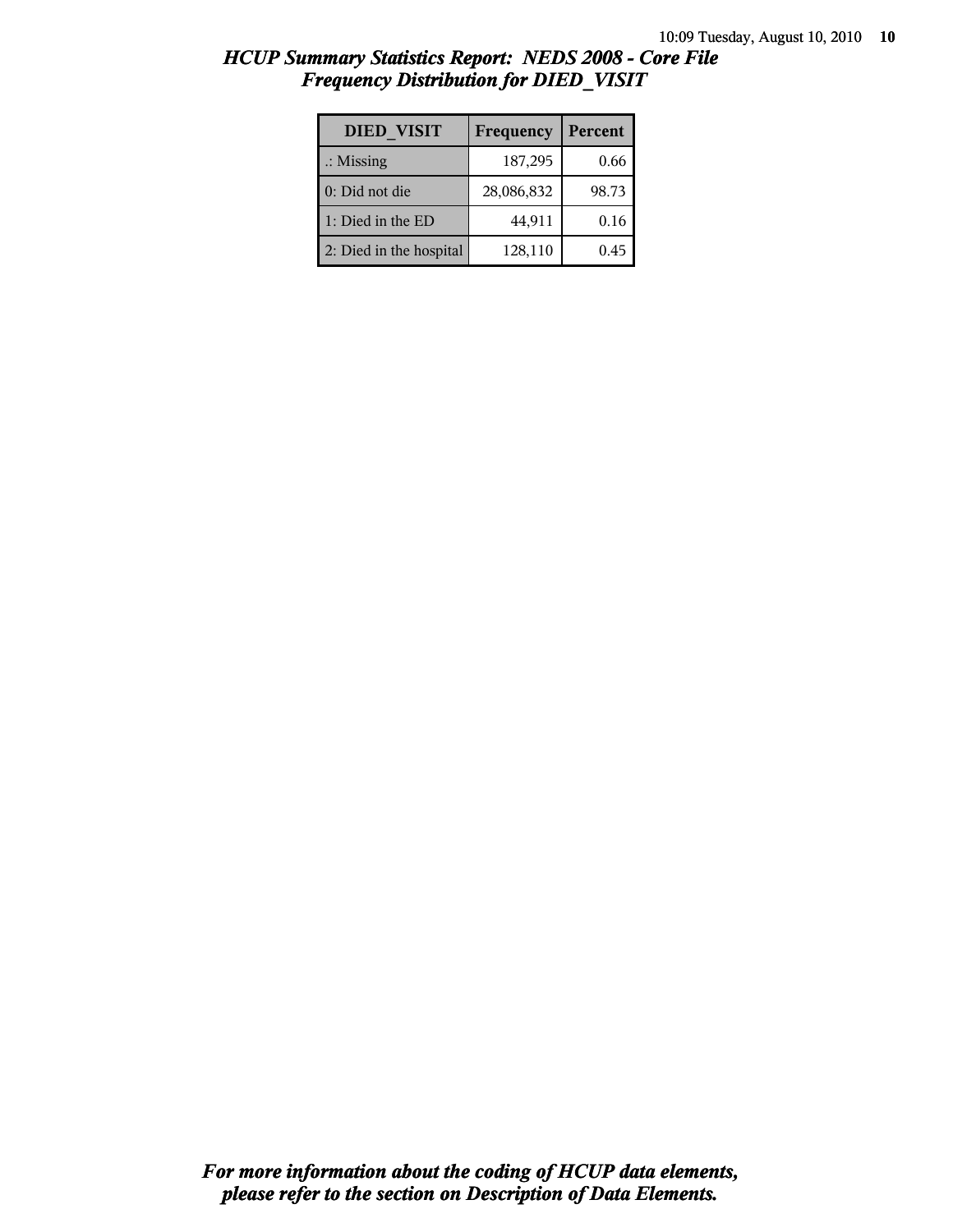|           | <b>DISCWT</b> Frequency | Percent |
|-----------|-------------------------|---------|
| Non-blank | 28,447,148              | 100.00  |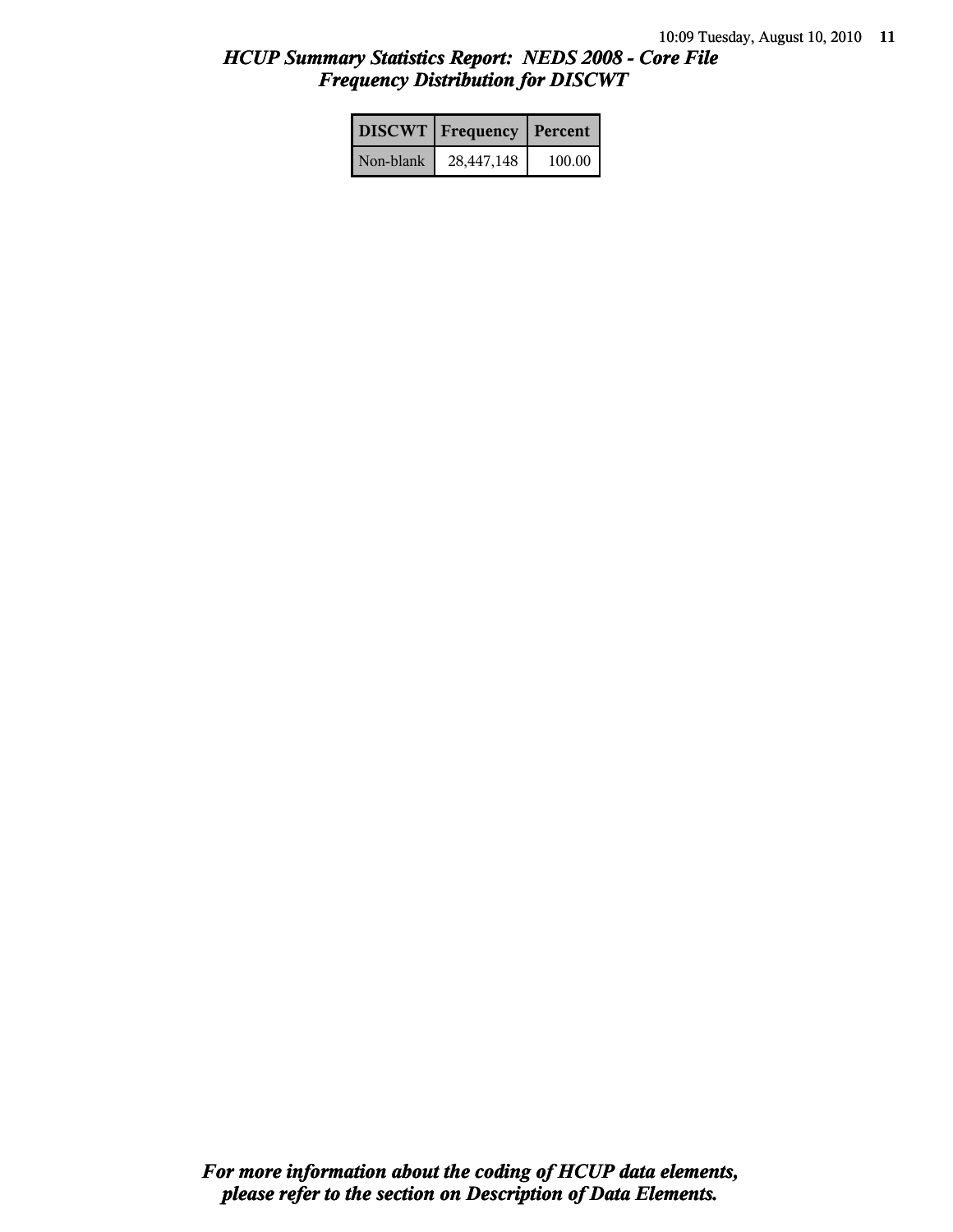| HCUP Summary Statistics Report: NEDS 2008 - Core File |  |
|-------------------------------------------------------|--|
| <b>Frequency Distribution for DISP ED</b>             |  |

| DISP ED                                                | Frequency  | Percent |
|--------------------------------------------------------|------------|---------|
| 1: Routine                                             | 22,676,117 | 79.71   |
| 2: Transfer: short-term hospital                       | 360,495    | 1.27    |
| 5: Transfer: other type of facility                    | 317,499    | 1.12    |
| 6: Home health care                                    | 49,765     | 0.17    |
| 7: Against medical advice                              | 378,243    | 1.33    |
| 9: Admitted as an inpatient to this hospital           | 4,433,719  | 15.59   |
| 20: Died in ED                                         | 44,911     | 0.16    |
| 98: Not admitted to this hospital, destination unknown | 186,171    | 0.65    |
| 99: Discharged alive, destination unknown              | 228        | 0.00    |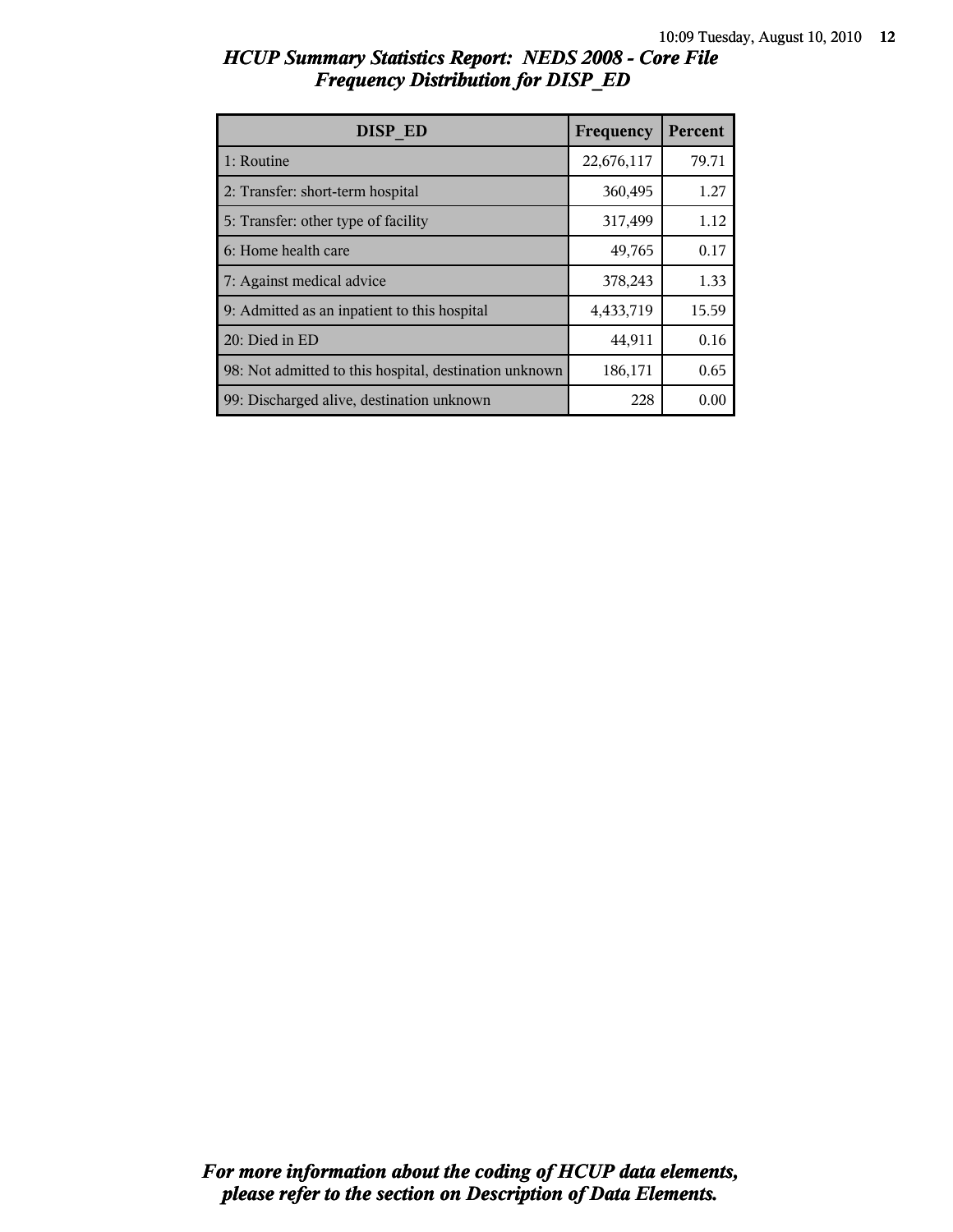| <b>DQTR</b>          | Frequency | Percent |
|----------------------|-----------|---------|
| $\therefore$ Missing | 43,802    | 0.15    |
| 1: First quarter     | 7,260,974 | 25.52   |
| 2: Second quarter    | 7,047,776 | 24.77   |
| 3: Third quarter     | 7,190,634 | 25.28   |
| 4: Fourth quarter    | 6,903,962 | 24.27   |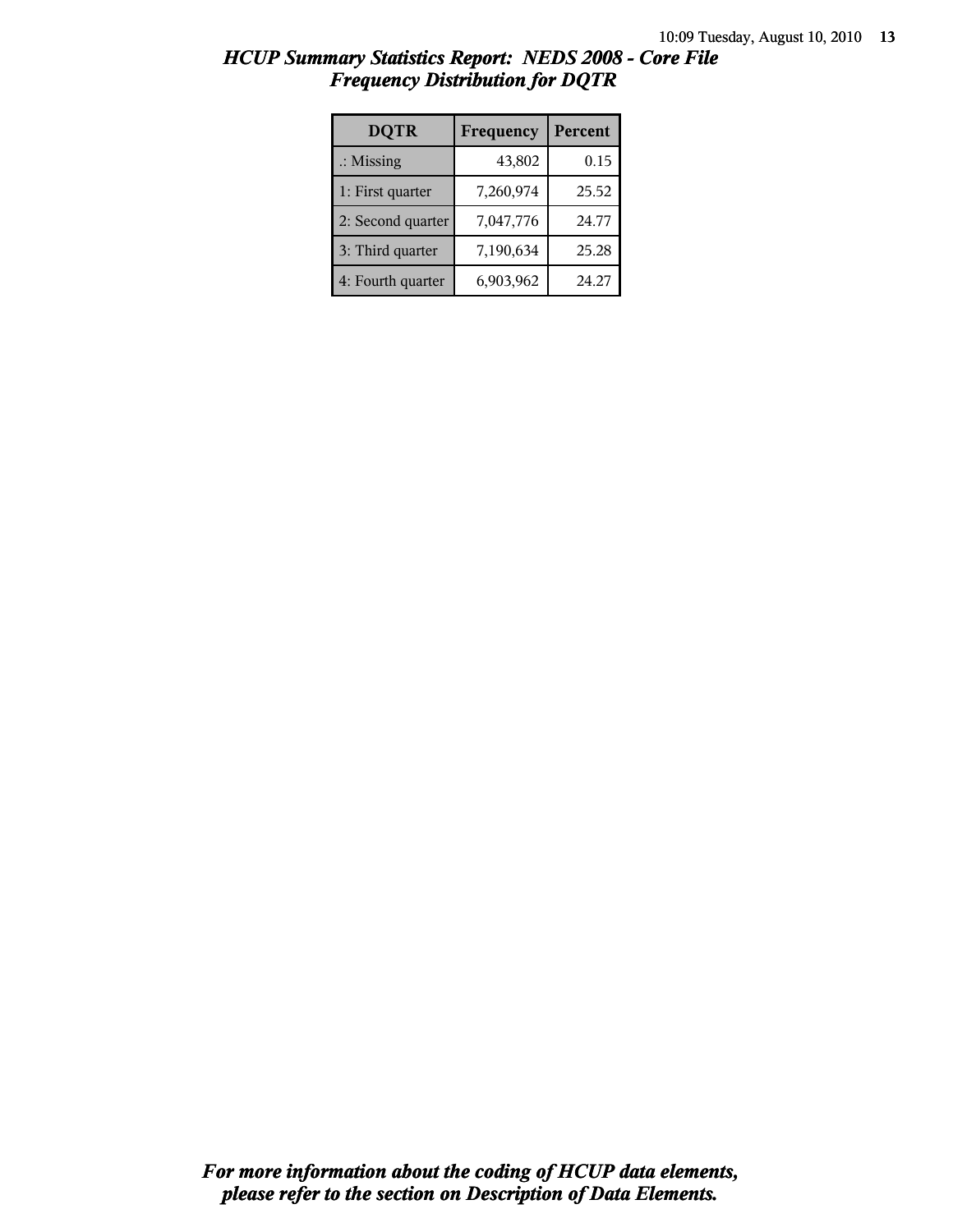| HCUP Summary Statistics Report: NEDS 2008 - Core File |  |
|-------------------------------------------------------|--|
| <b>Frequency Distribution for DX1</b>                 |  |

| DX1                    | Frequency  | Percent |
|------------------------|------------|---------|
| Blank                  | 4,562      | 0.02    |
| Valid DX               | 28,427,736 | 99.93   |
| Inconsistent DX (incn) | 311        | 0.00    |
| Invalid DX (invl)      | 14,539     | 0.05    |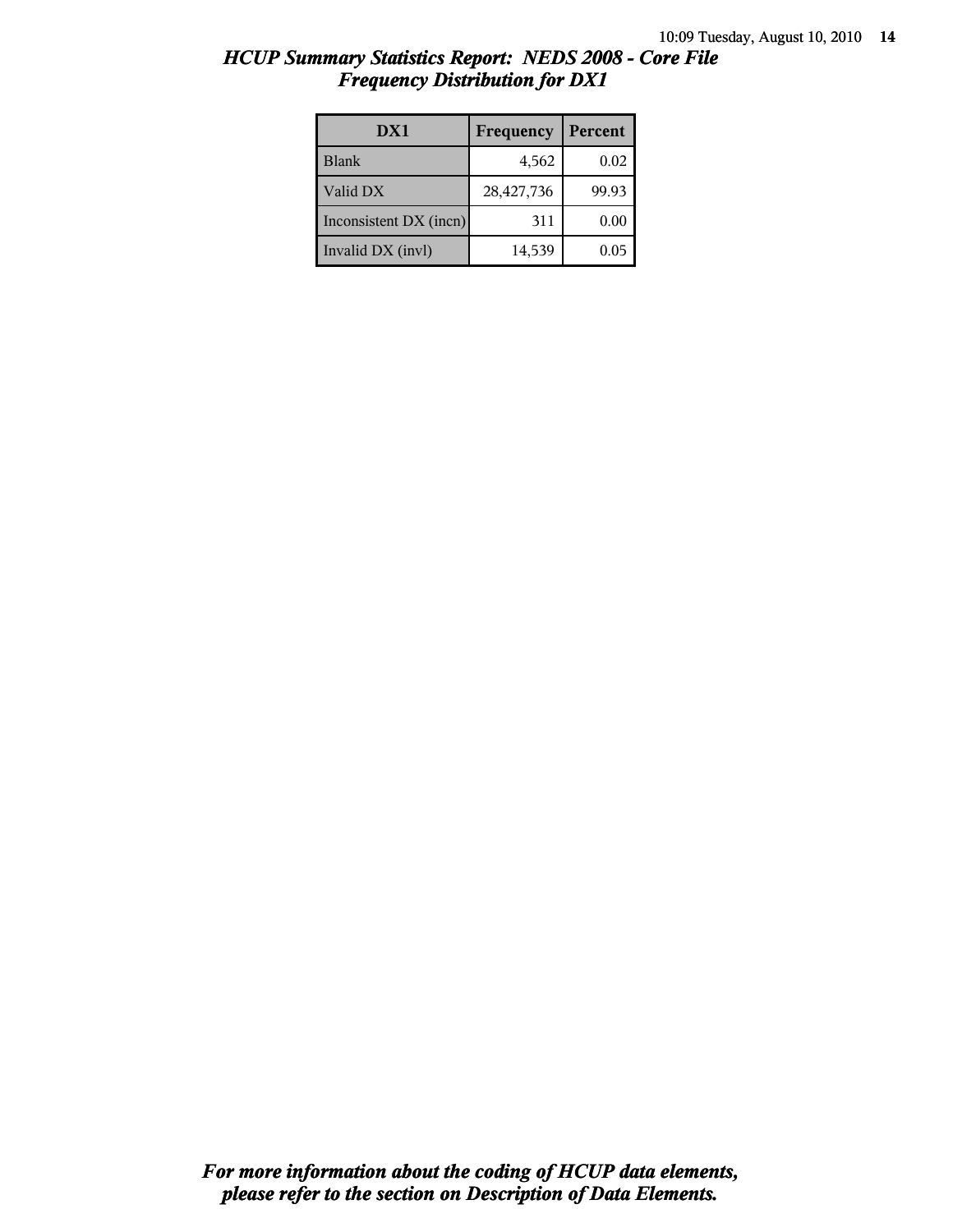| DXCCS1                                                    | Frequency | Percent |
|-----------------------------------------------------------|-----------|---------|
| $\therefore$ Missing                                      | 4,562     | 0.02    |
| A: Invalid diagnosis                                      | 14,539    | 0.05    |
| C: Inconsistent                                           | 311       | 0.00    |
| 1: Tuberculosis                                           | 1,503     | 0.01    |
| 2: Septicemia (except in labor)                           | 155,147   | 0.55    |
| 3: Bacterial infection; unspecified site                  | 10,046    | 0.04    |
| 4: Mycoses                                                | 68,637    | 0.24    |
| 5: HIV infection                                          | 15,072    | 0.05    |
| 6: Hepatitis                                              | 10,057    | 0.04    |
| 7: Viral infection                                        | 343,695   | 1.21    |
| 8: Other infections; including parasitic                  | 39,067    | 0.14    |
| 9: Sexually transmitted infections (not HIV or hepatitis) | 10,174    | 0.04    |
| 10: Immunizations and screening for infectious disease    | 34,213    | 0.12    |
| 11: Cancer of head and neck                               | 2,256     | 0.01    |
| 12: Cancer of esophagus                                   | 1,479     | 0.01    |
| 13: Cancer of stomach                                     | 2,289     | 0.01    |
| 14: Cancer of colon                                       | 8,115     | 0.03    |
| 15: Cancer of rectum and anus                             | 2,590     | 0.01    |
| 16: Cancer of liver and intrahepatic bile duct            | 2,557     | 0.01    |
| 17: Cancer of pancreas                                    | 4,346     | 0.02    |
| 18: Cancer of other GI organs; peritoneum                 | 1,817     | 0.01    |
| 19: Cancer of bronchus; lung                              | 18,727    | 0.07    |
| 20: Cancer; other respiratory and intrathoracic           | 198       | 0.00    |
| 21: Cancer of bone and connective tissue                  | 1,024     | 0.00    |
| 22: Melanomas of skin                                     | 248       | 0.00    |
| 23: Other non-epithelial cancer of skin                   | 616       | 0.00    |
| 24: Cancer of breast                                      | 2,430     | 0.01    |
| 25: Cancer of uterus                                      | 900       | 0.00    |
| 26: Cancer of cervix                                      | 798       | 0.00    |
| 27: Cancer of ovary                                       | 1,719     | 0.01    |
| 28: Cancer of other female genital organs                 | 244       | 0.00    |
| 29: Cancer of prostate                                    | 2,001     | 0.01    |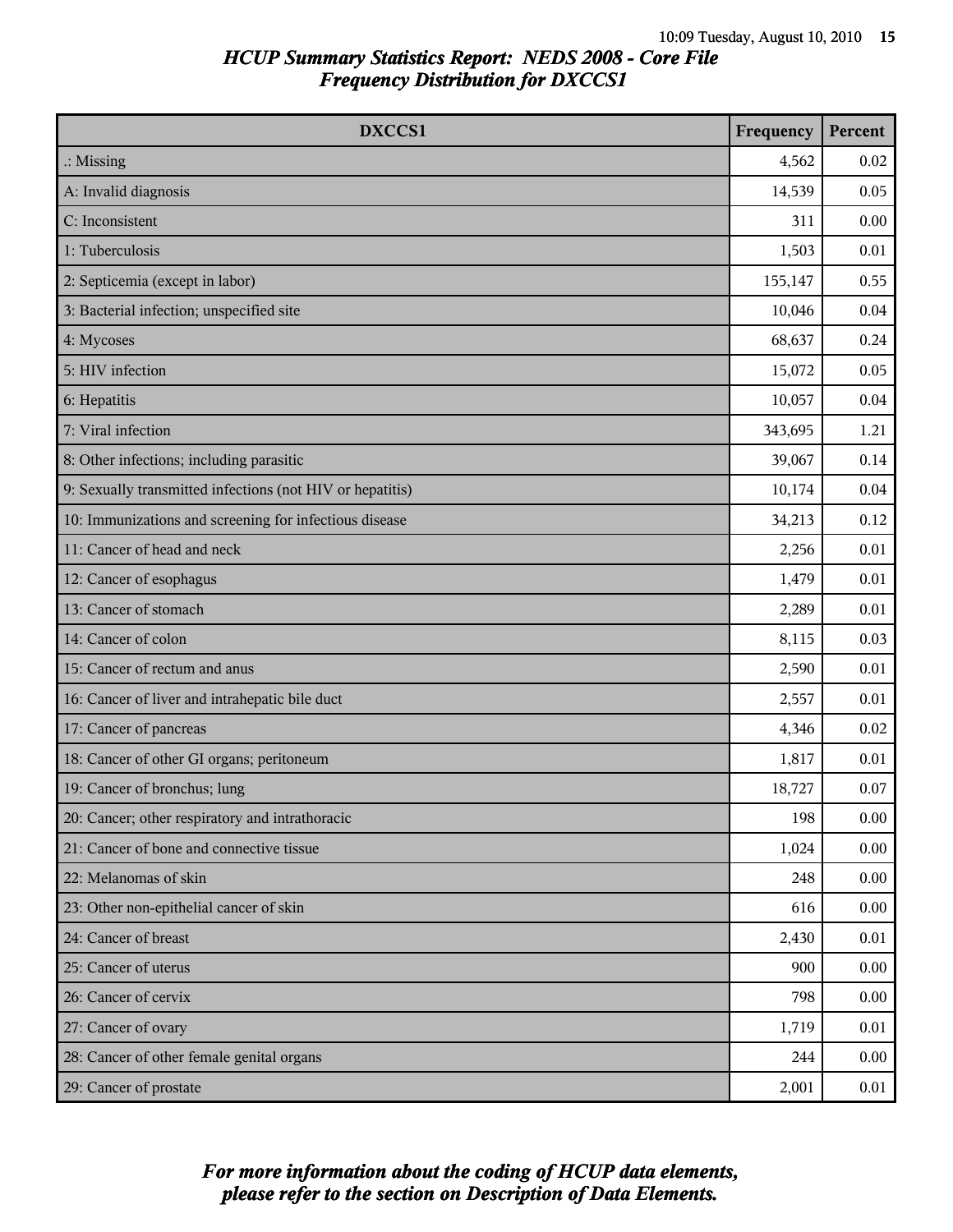| DXCCS1                                                    | Frequency | Percent |
|-----------------------------------------------------------|-----------|---------|
| 30: Cancer of testis                                      | 212       | 0.00    |
| 31: Cancer of other male genital organs                   | 60        | 0.00    |
| 32: Cancer of bladder                                     | 2,435     | 0.01    |
| 33: Cancer of kidney and renal pelvis                     | 1,475     | 0.01    |
| 34: Cancer of other urinary organs                        | 125       | 0.00    |
| 35: Cancer of brain and nervous system                    | 3,859     | 0.01    |
| 36: Cancer of thyroid                                     | 240       | 0.00    |
| 37: Hodgkin's disease                                     | 514       | 0.00    |
| 38: Non-Hodgkin's lymphoma                                | 4,963     | 0.02    |
| 39: Leukemias                                             | 5,367     | 0.02    |
| 40: Multiple myeloma                                      | 2,248     | 0.01    |
| 41: Cancer; other and unspecified primary                 | 715       | 0.00    |
| 42: Secondary malignancies                                | 29,510    | 0.10    |
| 43: Malignant neoplasm without specification of site      | 1,355     | 0.00    |
| 44: Neoplasms of unspecified nature or uncertain behavior | 7,744     | 0.03    |
| 45: Maintenance chemotherapy; radiotherapy                | 907       | 0.00    |
| 46: Benign neoplasm of uterus                             | 8,299     | 0.03    |
| 47: Other and unspecified benign neoplasm                 | 12,163    | 0.04    |
| 48: Thyroid disorders                                     | 8,761     | 0.03    |
| 49: Diabetes mellitus without complication                | 63,320    | 0.22    |
| 50: Diabetes mellitus with complications                  | 171,917   | 0.60    |
| 51: Other endocrine disorders                             | 20,979    | 0.07    |
| 52: Nutritional deficiencies                              | 2,084     | 0.01    |
| 53: Disorders of lipid metabolism                         | 875       | 0.00    |
| 54: Gout and other crystal arthropathies                  | 40,192    | 0.14    |
| 55: Fluid and electrolyte disorders                       | 211,063   | 0.74    |
| 56: Cystic fibrosis                                       | 719       | 0.00    |
| 57: Immunity disorders                                    | 281       | 0.00    |
| 58: Other nutritional; endocrine; and metabolic disorders | 17,509    | 0.06    |
| 59: Deficiency and other anemia                           | 57,984    | 0.20    |
| 60: Acute posthemorrhagic anemia                          | 3,892     | 0.01    |
| 61: Sickle cell anemia                                    | 41,302    | 0.15    |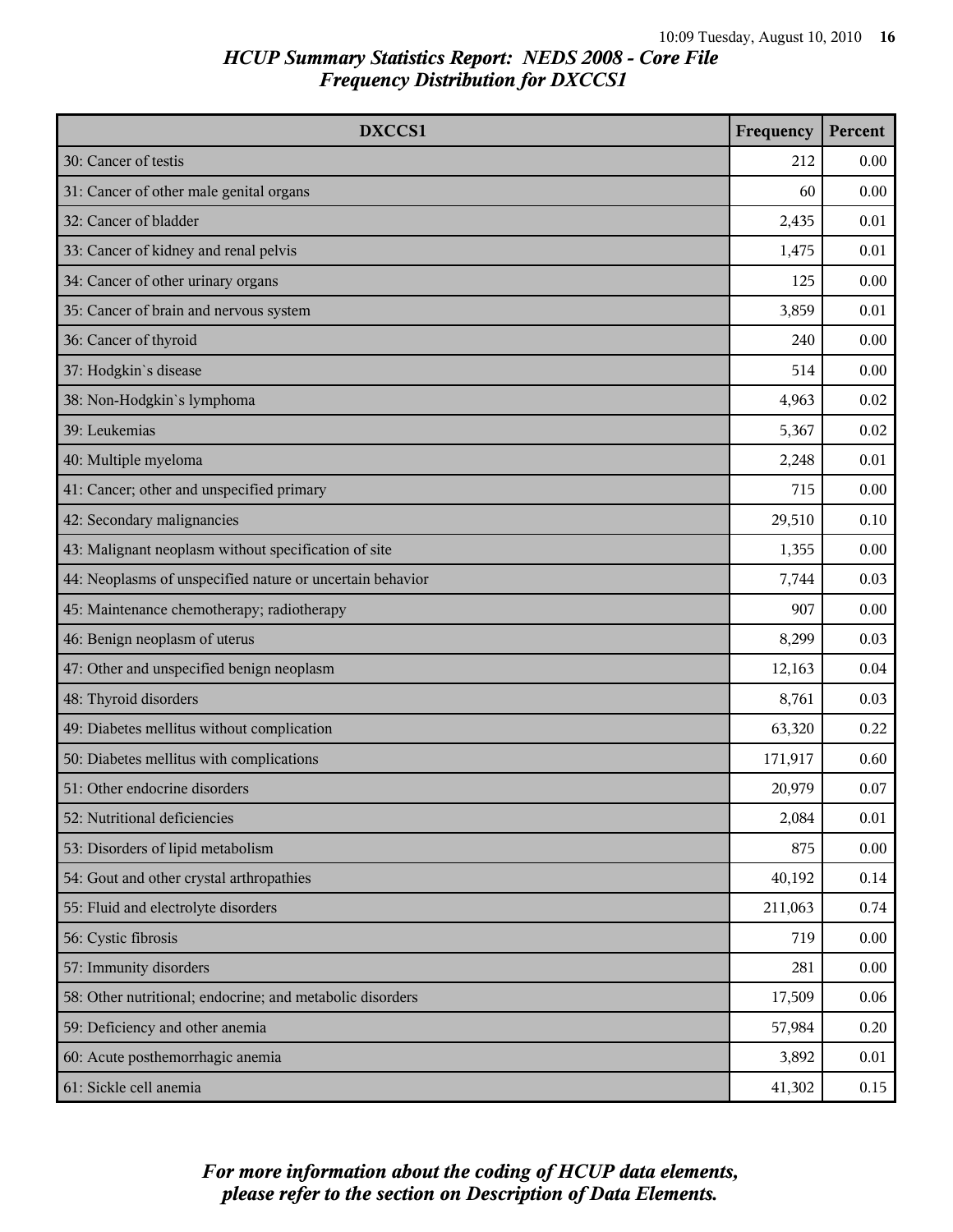| DXCCS1                                                                                                                    | Frequency | Percent |
|---------------------------------------------------------------------------------------------------------------------------|-----------|---------|
| 62: Coagulation and hemorrhagic disorders                                                                                 | 15,589    | 0.05    |
| 63: Diseases of white blood cells                                                                                         | 13,323    | 0.05    |
| 64: Other hematologic conditions                                                                                          | 1,204     | 0.00    |
| 76: Meningitis (except that caused by tuberculosis or sexually transmitted disease)                                       | 11,044    | 0.04    |
| 77: Encephalitis (except that caused by tuberculosis or sexually transmitted disease)                                     | 1,713     | 0.01    |
| 78: Other CNS infection and poliomyelitis                                                                                 | 1,362     | 0.00    |
| 79: Parkinson's disease                                                                                                   | 3,419     | 0.01    |
| 80: Multiple sclerosis                                                                                                    | 6,572     | 0.02    |
| 81: Other hereditary and degenerative nervous system conditions                                                           | 15,156    | 0.05    |
| 82: Paralysis                                                                                                             | 2,661     | 0.01    |
| 83: Epilepsy; convulsions                                                                                                 | 241,627   | 0.85    |
| 84: Headache; including migraine                                                                                          | 668,986   | 2.35    |
| 85: Coma; stupor; and brain damage                                                                                        | 21,467    | 0.08    |
| 86: Cataract                                                                                                              | 980       | 0.00    |
| 87: Retinal detachments; defects; vascular occlusion; and retinopathy                                                     | 2,428     | 0.01    |
| 88: Glaucoma                                                                                                              | 1,537     | 0.01    |
| 89: Blindness and vision defects                                                                                          | 19,720    | 0.07    |
| 90: Inflammation; infection of eye (except that caused by tuberculosis or sexually transmitteddisease)                    | 184,580   | 0.65    |
| 91: Other eye disorders                                                                                                   | 67,436    | 0.24    |
| 92: Otitis media and related conditions                                                                                   | 450,821   | 1.58    |
| 93: Conditions associated with dizziness or vertigo                                                                       | 233,034   | 0.82    |
| 94: Other ear and sense organ disorders                                                                                   | 155,582   | 0.55    |
| 95: Other nervous system disorders                                                                                        | 299,850   | 1.05    |
| 96: Heart valve disorders                                                                                                 | 6,041     | 0.02    |
| 97: Peri-; endo-; and myocarditis; cardiomyopathy (except that caused by tuberculosis or sexually<br>transmitted disease) | 14,388    | 0.05    |
| 98: Essential hypertension                                                                                                | 144,164   | 0.51    |
| 99: Hypertension with complications and secondary hypertension                                                            | 52,573    | 0.18    |
| 100: Acute myocardial infarction                                                                                          | 124,081   | 0.44    |
| 101: Coronary atherosclerosis and other heart disease                                                                     | 124,710   | 0.44    |
| 102: Nonspecific chest pain                                                                                               | 916,454   | 3.22    |
| 103: Pulmonary heart disease                                                                                              | 33,478    | 0.12    |
| 104: Other and ill-defined heart disease                                                                                  | 2,158     | 0.01    |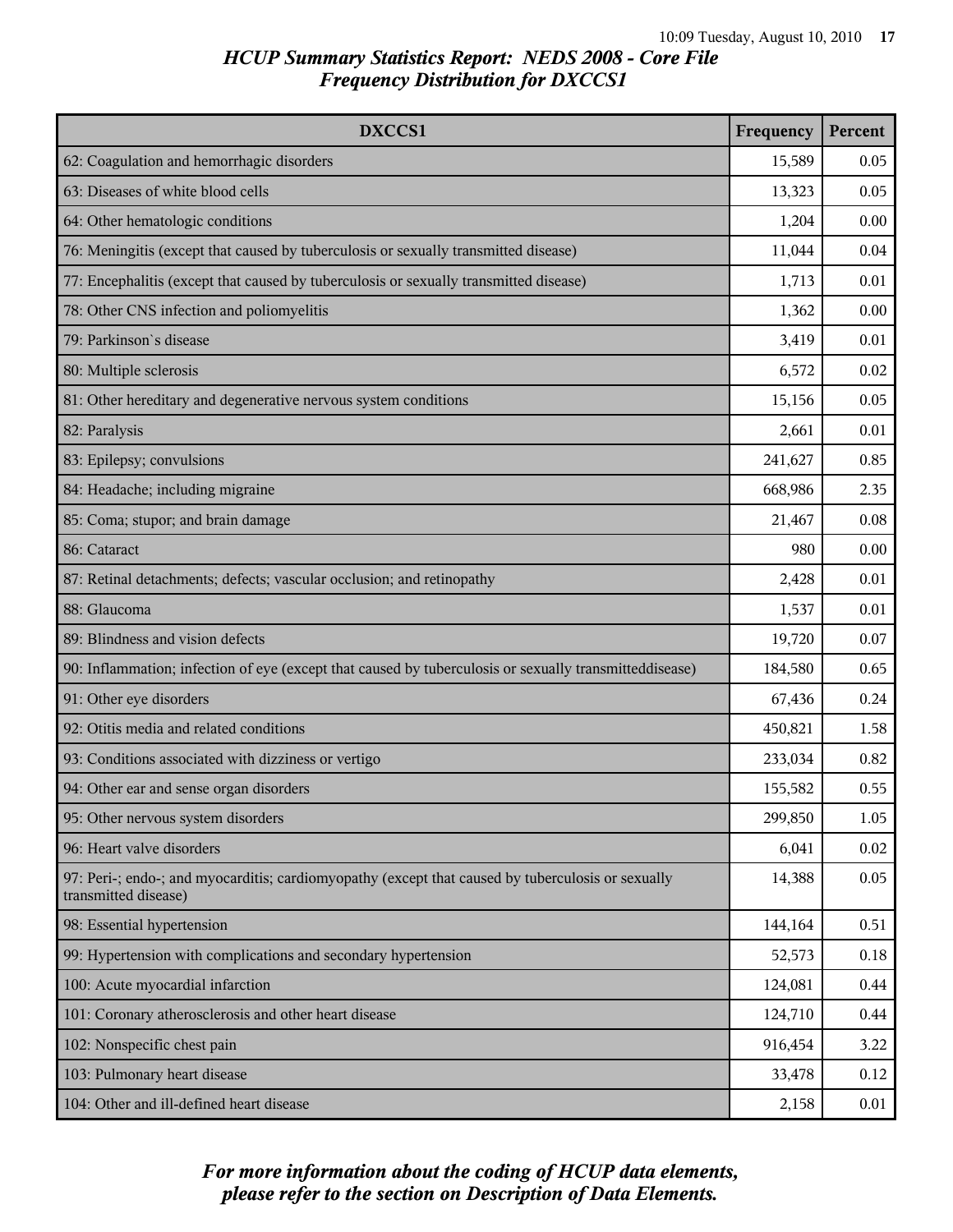| DXCCS1                                                                              | Frequency | Percent |
|-------------------------------------------------------------------------------------|-----------|---------|
| 105: Conduction disorders                                                           | 11,315    | 0.04    |
| 106: Cardiac dysrhythmias                                                           | 305,272   | 1.07    |
| 107: Cardiac arrest and ventricular fibrillation                                    | 38,136    | 0.13    |
| 108: Congestive heart failure; nonhypertensive                                      | 223,053   | 0.78    |
| 109: Acute cerebrovascular disease                                                  | 128,686   | 0.45    |
| 110: Occlusion or stenosis of precerebral arteries                                  | 5,926     | 0.02    |
| 111: Other and ill-defined cerebrovascular disease                                  | 4,477     | 0.02    |
| 112: Transient cerebral ischemia                                                    | 65,652    | 0.23    |
| 113: Late effects of cerebrovascular disease                                        | 4,379     | 0.02    |
| 114: Peripheral and visceral atherosclerosis                                        | 20,784    | 0.07    |
| 115: Aortic; peripheral; and visceral artery aneurysms                              | 8,867     | 0.03    |
| 116: Aortic and peripheral arterial embolism or thrombosis                          | 5,100     | 0.02    |
| 117: Other circulatory disease                                                      | 56,515    | 0.20    |
| 118: Phlebitis; thrombophlebitis and thromboembolism                                | 52,651    | 0.19    |
| 119: Varicose veins of lower extremity                                              | 7,123     | 0.03    |
| 120: Hemorrhoids                                                                    | 40,786    | 0.14    |
| 121: ther diseases of veins and lymphatics                                          | 12,219    | 0.04    |
| 122: Pneumonia (except that caused by tuberculosis or sexually transmitted disease) | 397,705   | 1.40    |
| 123: Influenza                                                                      | 90,218    | 0.32    |
| 124: Acute and chronic tonsillitis                                                  | 84,760    | 0.30    |
| 125: Acute bronchitis                                                               | 353,985   | 1.24    |
| 126: Other upper respiratory infections                                             | 1,243,383 | 4.37    |
| 127: Chronic obstructive pulmonary disease and bronchiectasis                       | 432,133   | 1.52    |
| 128: Asthma                                                                         | 421,126   | 1.48    |
| 129: Aspiration pneumonitis; food/vomitus                                           | 39,987    | 0.14    |
| 130: Pleurisy; pneumothorax; pulmonary collapse                                     | 49,153    | 0.17    |
| 131: Respiratory failure; insufficiency; arrest (adult)                             | 85,128    | 0.30    |
| 132: Lung disease due to external agents                                            | 2,965     | 0.01    |
| 133: Other lower respiratory disease                                                | 455,055   | 1.60    |
| 134: Other upper respiratory disease                                                | 189,187   | 0.67    |
| 135: Intestinal infection                                                           | 96,975    | 0.34    |
| 136: Disorders of teeth and jaw                                                     | 423,160   | 1.49    |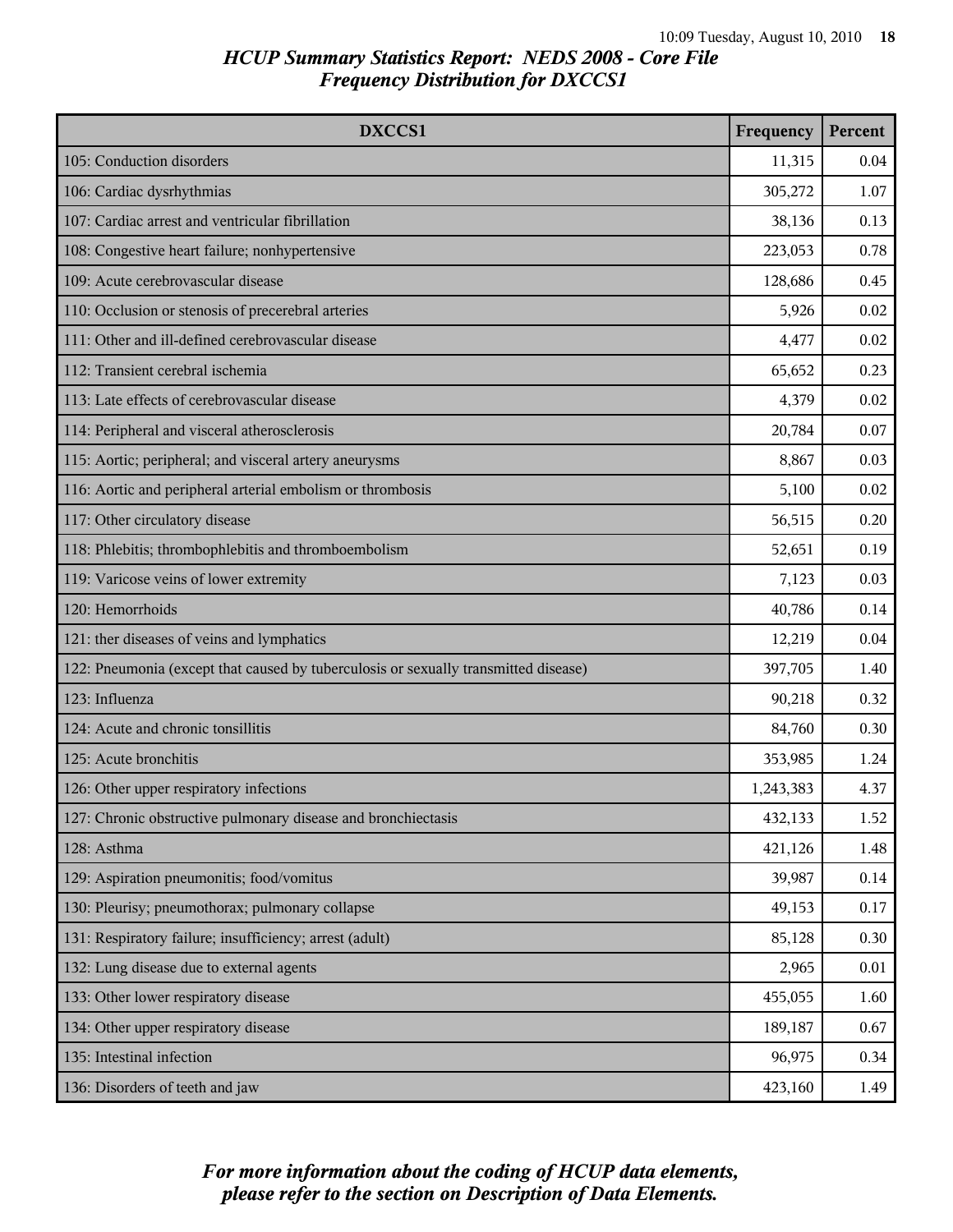| DXCCS1                                                 | Frequency | Percent |
|--------------------------------------------------------|-----------|---------|
| 137: Diseases of mouth; excluding dental               | 49,649    | 0.17    |
| 138: Esophageal disorders                              | 93,922    | 0.33    |
| 139: Gastroduodenal ulcer (except hemorrhage)          | 15,230    | 0.05    |
| 140: Gastritis and duodenitis                          | 125,349   | 0.44    |
| 141: Other disorders of stomach and duodenum           | 29,549    | 0.10    |
| 142: Appendicitis and other appendiceal conditions     | 82,514    | 0.29    |
| 143: Abdominal hernia                                  | 54,926    | 0.19    |
| 144: Regional enteritis and ulcerative colitis         | 24,364    | 0.09    |
| 145: Intestinal obstruction without hernia             | 81,823    | 0.29    |
| 146: Diverticulosis and diverticulitis                 | 88,347    | 0.31    |
| 147: Anal and rectal conditions                        | 34,539    | 0.12    |
| 148: Peritonitis and intestinal abscess                | 5,563     | 0.02    |
| 149: Biliary tract disease                             | 140,999   | 0.50    |
| 151: Other liver diseases                              | 33,246    | 0.12    |
| 152: Pancreatic disorders (not diabetes)               | 81,266    | 0.29    |
| 153: Gastrointestinal hemorrhage                       | 138,808   | 0.49    |
| 154: Noninfectious gastroenteritis                     | 297,445   | 1.05    |
| 155: Other gastrointestinal disorders                  | 292,308   | 1.03    |
| 156: Nephritis; nephrosis; renal sclerosis             | 1,754     | 0.01    |
| 157: Acute and unspecified renal failure               | 84,663    | 0.30    |
| 158: Chronic renal failure                             | 10,438    | 0.04    |
| 159: Urinary tract infections                          | 654,732   | 2.30    |
| 160: Calculus of urinary tract                         | 266,986   | 0.94    |
| 161: Other diseases of kidney and ureters              | 13,276    | 0.05    |
| 162: Other diseases of bladder and urethra             | 6,577     | 0.02    |
| 163: Genitourinary symptoms and ill-defined conditions | 155,178   | 0.55    |
| 164: Hyperplasia of prostate                           | 7,800     | 0.03    |
| 165: Inflammatory conditions of male genital organs    | 44,873    | 0.16    |
| 166: Other male genital disorders                      | 37,954    | 0.13    |
| 167: Nonmalignant breast conditions                    | 30,104    | 0.11    |
| 168: Inflammatory diseases of female pelvic organs     | 94,427    | 0.33    |
| 169: Endometriosis                                     | 3,652     | 0.01    |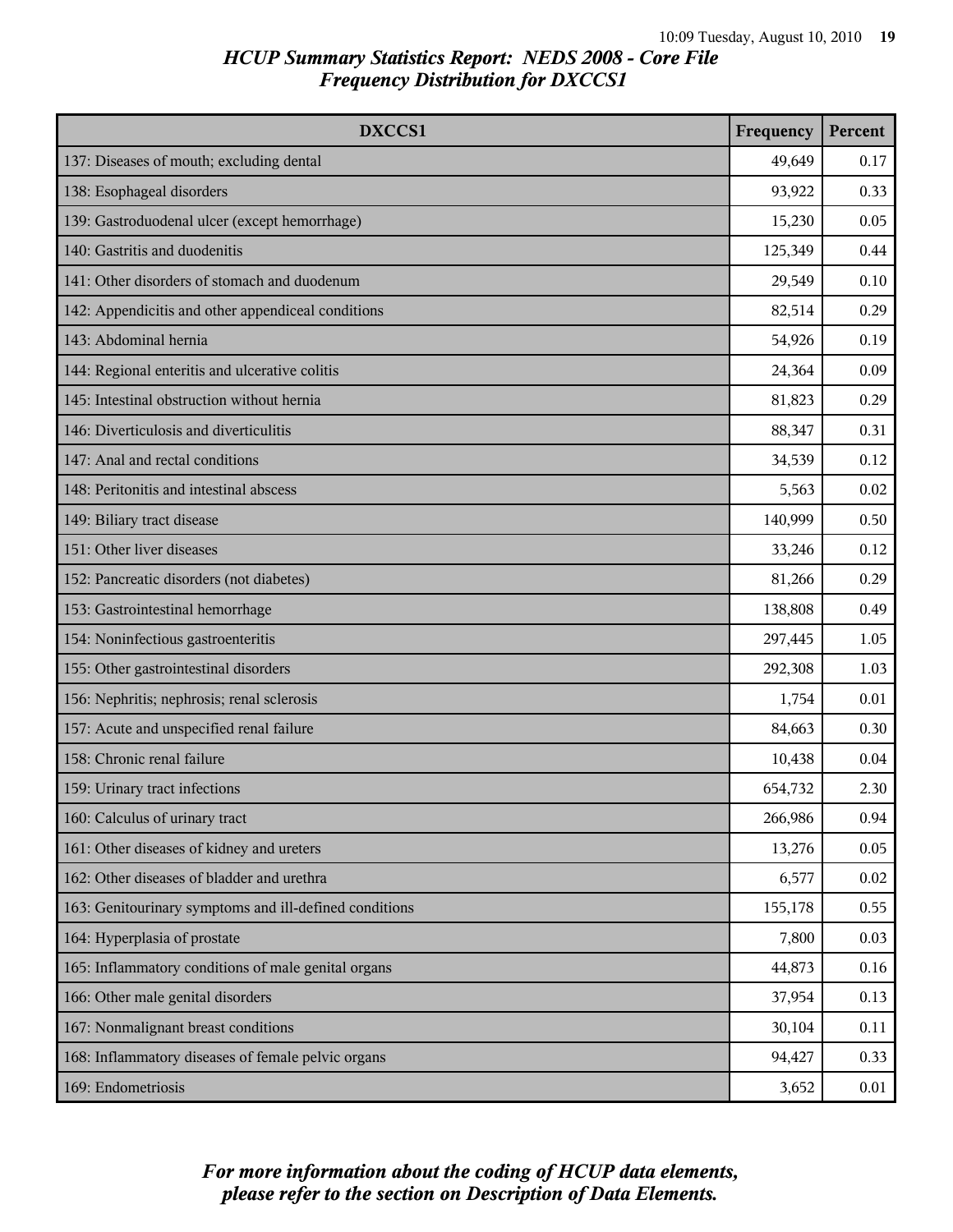| DXCCS1                                                                                                             | Frequency | Percent |
|--------------------------------------------------------------------------------------------------------------------|-----------|---------|
| 170: Prolapse of female genital organs                                                                             | 2,389     | 0.01    |
| 171: Menstrual disorders                                                                                           | 80,206    | 0.28    |
| 172: Ovarian cyst                                                                                                  | 56,465    | 0.20    |
| 173: Menopausal disorders                                                                                          | 2,835     | 0.01    |
| 174: Female infertility                                                                                            | 123       | 0.00    |
| 175: Other female genital disorders                                                                                | 131,287   | 0.46    |
| 176: Contraceptive and procreative management                                                                      | 1,397     | 0.00    |
| 177: Spontaneous abortion                                                                                          | 38,465    | 0.14    |
| 178: Induced abortion                                                                                              | 8,905     | 0.03    |
| 179: Postabortion complications                                                                                    | 1,961     | 0.01    |
| 180: Ectopic pregnancy                                                                                             | 10,587    | 0.04    |
| 181: Other complications of pregnancy                                                                              | 380,299   | 1.34    |
| 182: Hemorrhage during pregnancy; abruptio placenta; placenta previa                                               | 134,118   | 0.47    |
| 183: Hypertension complicating pregnancy; childbirth and the puerperium                                            | 9,387     | 0.03    |
| 184: Early or threatened labor                                                                                     | 34,416    | 0.12    |
| 185: Prolonged pregnancy                                                                                           | 4,311     | 0.02    |
| 186: Diabetes or abnormal glucose tolerance complicating pregnancy; childbirth; or the puerperium                  | 3,384     | 0.01    |
| 187: Malposition; malpresentation                                                                                  | 2,208     | 0.01    |
| 188: Fetopelvic disproportion; obstruction                                                                         | 1,103     | 0.00    |
| 189: Previous C-section                                                                                            | 4,955     | 0.02    |
| 190: Fetal distress and abnormal forces of labor                                                                   | 6,026     | 0.02    |
| 191: Polyhydramnios and other problems of amniotic cavity                                                          | 6,280     | 0.02    |
| 192: Umbilical cord complication                                                                                   | 3,261     | 0.01    |
| 193: OB-related trauma to perineum and vulva                                                                       | 13,701    | 0.05    |
| 194: Forceps delivery                                                                                              | 273       | 0.00    |
| 195: Other complications of birth; puerperium affecting management of mother                                       | 51,649    | 0.18    |
| 196: Normal pregnancy and/or delivery                                                                              | 20,632    | 0.07    |
| 197: Skin and subcutaneous tissue infections                                                                       | 736,867   | 2.59    |
| 198: Other inflammatory condition of skin                                                                          | 34,318    | 0.12    |
| 199: Chronic ulcer of skin                                                                                         | 19,509    | 0.07    |
| 200: Other skin disorders                                                                                          | 187,996   | 0.66    |
| 201: Infective arthritis and osteomyelitis (except that caused by tuberculosis or sexually transmitted<br>disease) | 12,464    | 0.04    |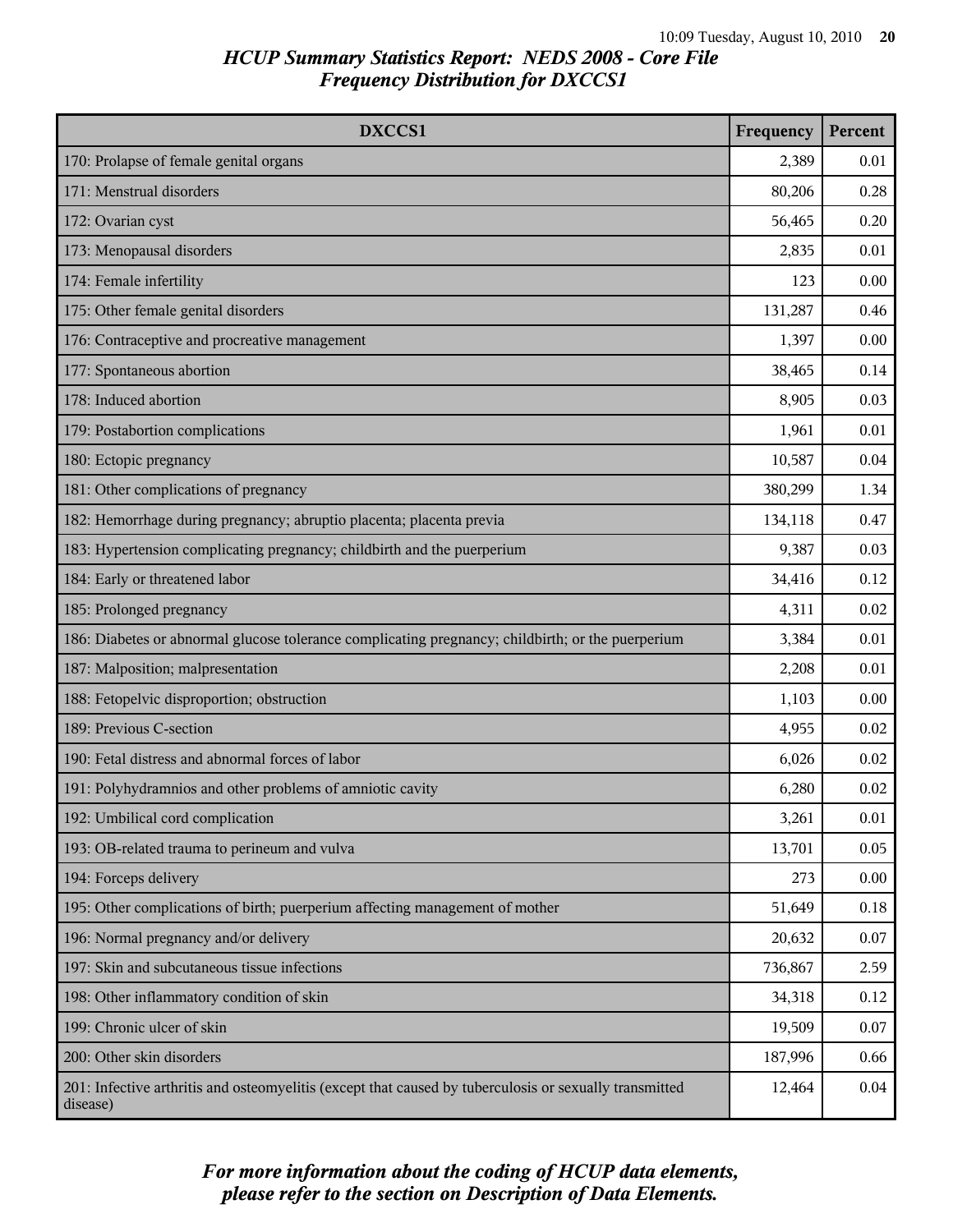| DXCCS1                                                               | Frequency | Percent |
|----------------------------------------------------------------------|-----------|---------|
| 202: Rheumatoid arthritis and related disease                        | 6,973     | 0.02    |
| 203: Osteoarthritis                                                  | 26,981    | 0.09    |
| 204: Other non-traumatic joint disorders                             | 346,228   | 1.22    |
| 205: Spondylosis; intervertebral disc disorders; other back problems | 782,657   | 2.75    |
| 206: Osteoporosis                                                    | 490       | 0.00    |
| 207: Pathological fracture                                           | 12,959    | 0.05    |
| 208: Acquired foot deformities                                       | 1,309     | 0.00    |
| 209: Other acquired deformities                                      | 3,027     | 0.01    |
| 210: Systemic lupus erythematosus and connective tissue disorders    | 5,843     | 0.02    |
| 211: Other connective tissue disease                                 | 453,130   | 1.59    |
| 212: Other bone disease and musculoskeletal deformities              | 44,873    | 0.16    |
| 213: Cardiac and circulatory congenital anomalies                    | 1,656     | 0.01    |
| 214: Digestive congenital anomalies                                  | 3,248     | 0.01    |
| 215: Genitourinary congenital anomalies                              | 2,161     | 0.01    |
| 216: Nervous system congenital anomalies                             | 563       | 0.00    |
| 217: Other congenital anomalies                                      | 3,706     | 0.01    |
| 218: Liveborn                                                        | 1,024     | 0.00    |
| 219: Short gestation; low birth weight; and fetal growth retardation | 90        | 0.00    |
| 220: Intrauterine hypoxia and birth asphyxia                         | 72        | 0.00    |
| 221: Respiratory distress syndrome                                   | 72        | 0.00    |
| 222: Hemolytic jaundice and perinatal jaundice                       | 6,715     | 0.02    |
| 223: Birth trauma                                                    | 246       | 0.00    |
| 224: Other perinatal conditions                                      | 36,130    | 0.13    |
| 225: Joint disorders and dislocations; trauma-related                | 119,737   | 0.42    |
| 226: Fracture of neck of femur (hip)                                 | 72,012    | 0.25    |
| 227: Spinal cord injury                                              | 3,525     | 0.01    |
| 228: Skull and face fractures                                        | 69,489    | 0.24    |
| 229: Fracture of upper limb                                          | 434,874   | 1.53    |
| 230: Fracture of lower limb                                          | 247,823   | 0.87    |
| 231: Other fractures                                                 | 120,042   | 0.42    |
| 232: Sprains and strains                                             | 1,437,259 | 5.05    |
| 233: Intracranial injury                                             | 141,864   | 0.50    |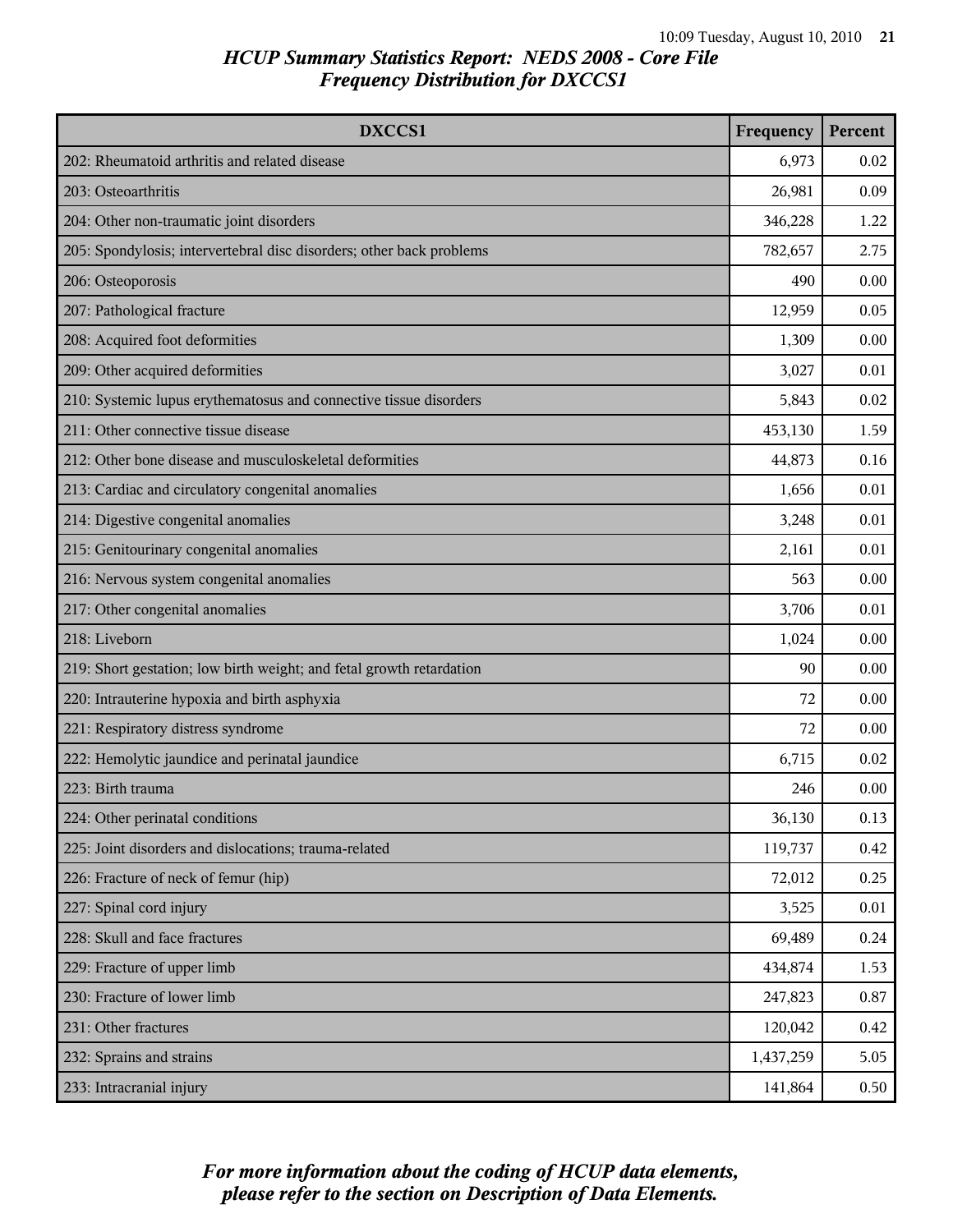| DXCCS1                                                                                     | Frequency | Percent |
|--------------------------------------------------------------------------------------------|-----------|---------|
| 234: Crushing injury or internal injury                                                    | 51,655    | 0.18    |
| 235: Open wounds of head; neck; and trunk                                                  | 595,980   | 2.10    |
| 236: Open wounds of extremities                                                            | 762,591   | 2.68    |
| 237: Complication of device; implant or graft                                              | 113,288   | 0.40    |
| 238: Complications of surgical procedures or medical care                                  | 150,165   | 0.53    |
| 239: Superficial injury; contusion                                                         | 1,356,897 | 4.77    |
| 240: Burns                                                                                 | 93,079    | 0.33    |
| 241: Poisoning by psychotropic agents                                                      | 41,582    | 0.15    |
| 242: Poisoning by other medications and drugs                                              | 96,347    | 0.34    |
| 243: Poisoning by nonmedicinal substances                                                  | 75,646    | 0.27    |
| 244: Other injuries and conditions due to external causes                                  | 623,405   | 2.19    |
| 245: Syncope                                                                               | 253,406   | 0.89    |
| 246: Fever of unknown origin                                                               | 333,453   | 1.17    |
| 247: Lymphadenitis                                                                         | 34,537    | 0.12    |
| 248: Gangrene                                                                              | 3,353     | 0.01    |
| 249: Shock                                                                                 | 724       | 0.00    |
| 250: Nausea and vomiting                                                                   | 361,551   | 1.27    |
| 251: Abdominal pain                                                                        | 1,125,563 | 3.96    |
| 252: Malaise and fatigue                                                                   | 96,499    | 0.34    |
| 253: Allergic reactions                                                                    | 362,582   | 1.27    |
| 254: Rehabilitation care; fitting of prostheses; and adjustment of devices                 | 2,181     | 0.01    |
| 255: Administrative/social admission                                                       | 88,080    | 0.31    |
| 256: Medical examination/evaluation                                                        | 51,992    | 0.18    |
| 257: Other aftercare                                                                       | 254,030   | 0.89    |
| 258: Other screening for suspected conditions (not mental disorders or infectious disease) | 49,342    | 0.17    |
| 259: Residual codes; unclassified                                                          | 224,977   | 0.79    |
| 650: Adjustment disorders                                                                  | 24,118    | 0.08    |
| 651: Anxiety disorders                                                                     | 185,378   | 0.65    |
| 652: Attention-deficit, conduct, and disruptive behavior disorders                         | 21,602    | 0.08    |
| 653: Delirium, dementia, and amnestic and other cognitive disorders                        | 43,552    | 0.15    |
| 654: Developmental disorders                                                               | 7,529     | 0.03    |
| 655: Disorders usually diagnosed in infancy, childhood, or adolescence                     | 2,927     | 0.01    |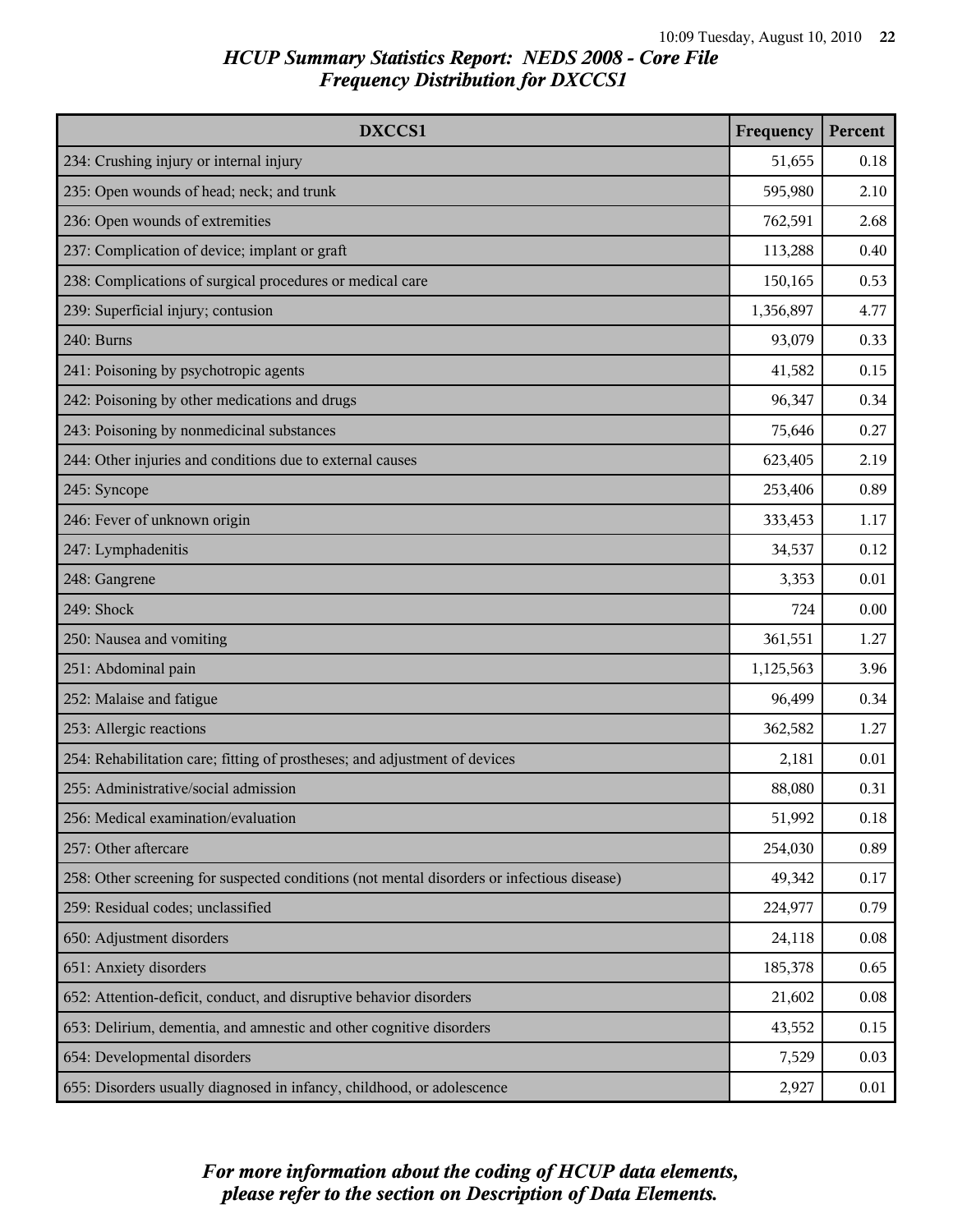| DXCCS1                                                                | Frequency | Percent |
|-----------------------------------------------------------------------|-----------|---------|
| 656: Impulse control disorders, NEC                                   | 3,741     | 0.01    |
| 657: Mood disorders                                                   | 271,759   | 0.96    |
| 658: Personality disorders                                            | 3,598     | 0.01    |
| 659: Schizophrenia and other psychotic disorders                      | 118,654   | 0.42    |
| 660: Alcohol-related disorders                                        | 221,318   | 0.78    |
| 661: Substance-related disorders                                      | 110,561   | 0.39    |
| 662: Suicide and intentional self-inflicted injury                    | 10,485    | 0.04    |
| 663: Screening and history of mental health and substance abuse codes | 36,695    | 0.13    |
| 670: Miscellaneous disorders                                          | 33,065    | 0.12    |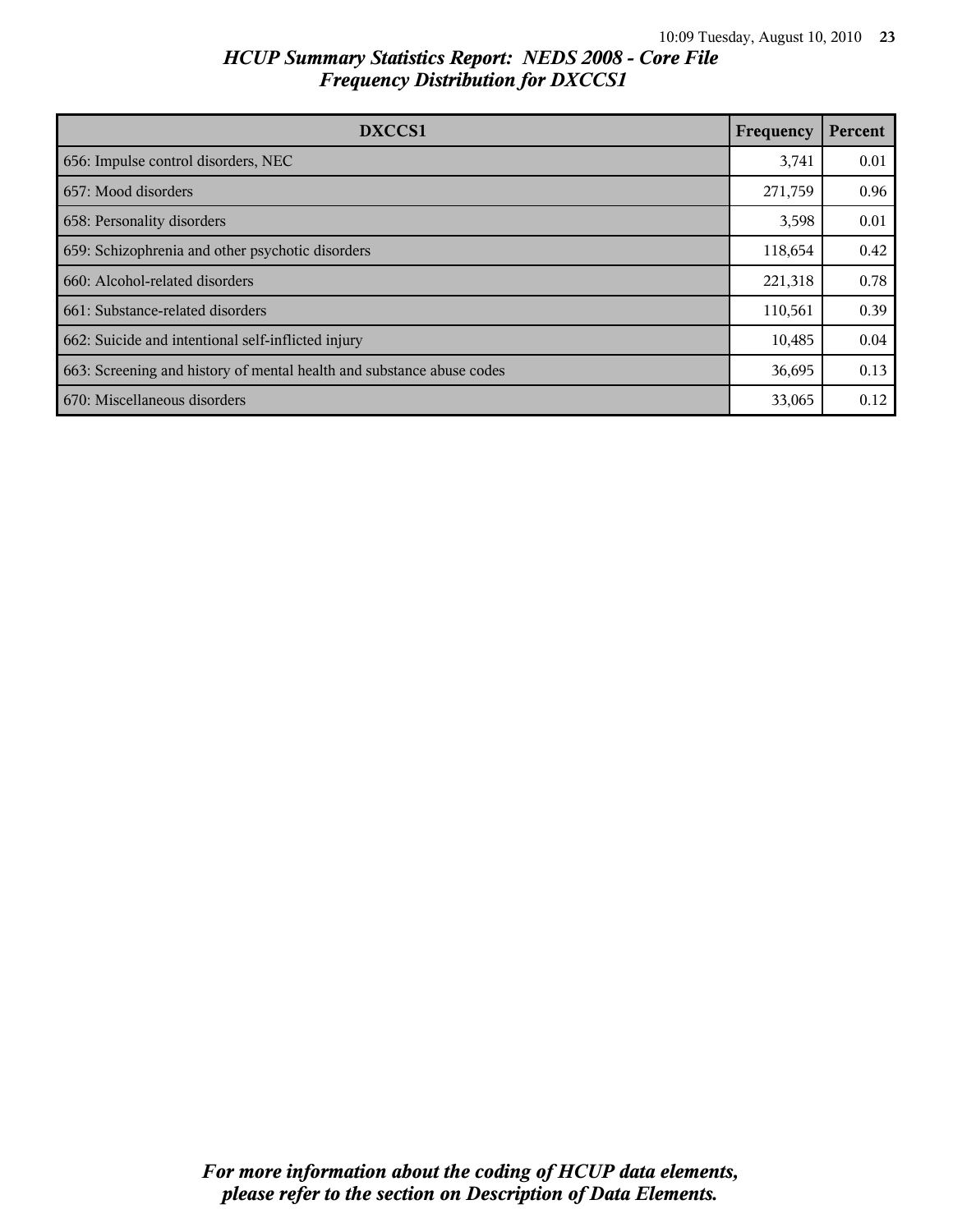| <b>ECODE1</b>     | Frequency  | Percent |
|-------------------|------------|---------|
| <b>Blank</b>      | 21,047,127 | 73.99   |
| Valid DX          | 7,386,776  | 25.97   |
| Invalid DX (invl) | 13,245     | 0.05    |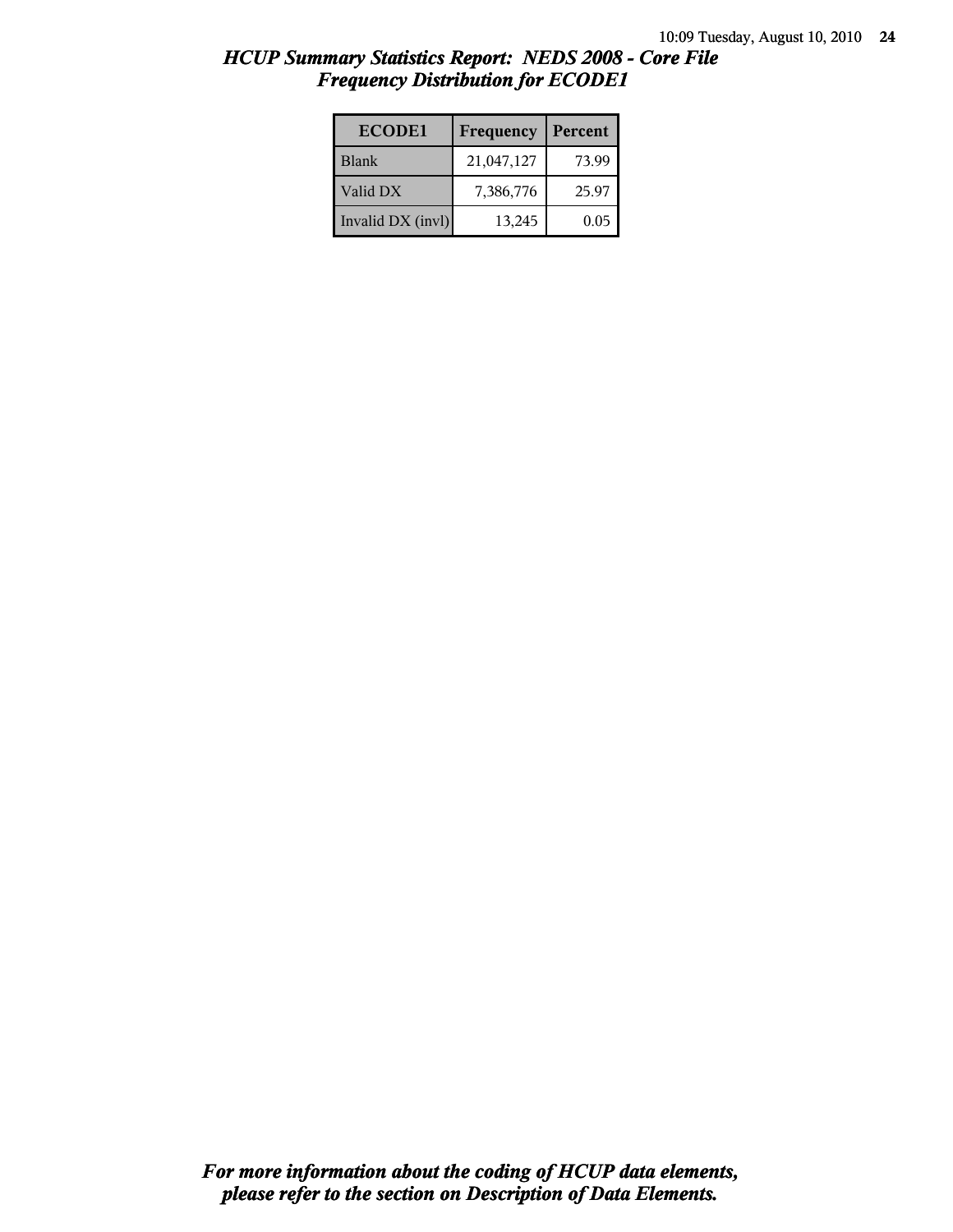| <b>EDEVENT</b>                                                                           | Frequency  | Percent |
|------------------------------------------------------------------------------------------|------------|---------|
| 1: ED visit in which the patient is treated and released                                 | 23,421,624 | 82.33   |
| 2: ED visit in which the patient is admitted to this same hospital                       | 4,433,719  | 15.59   |
| 3: ED visit in which the patient is transferred to another short-term hospital           | 360,495    | 1.27    |
| 9: ED visit in which the patient died in the ED                                          | 44,911     | 0.16    |
| 98: ED visit in which patient is not admitted to this same hospital, destination unknown | 186,171    | 0.65    |
| 99: ED visit in which the patient is discharged alive, destination unknown               | 228        | 0.00    |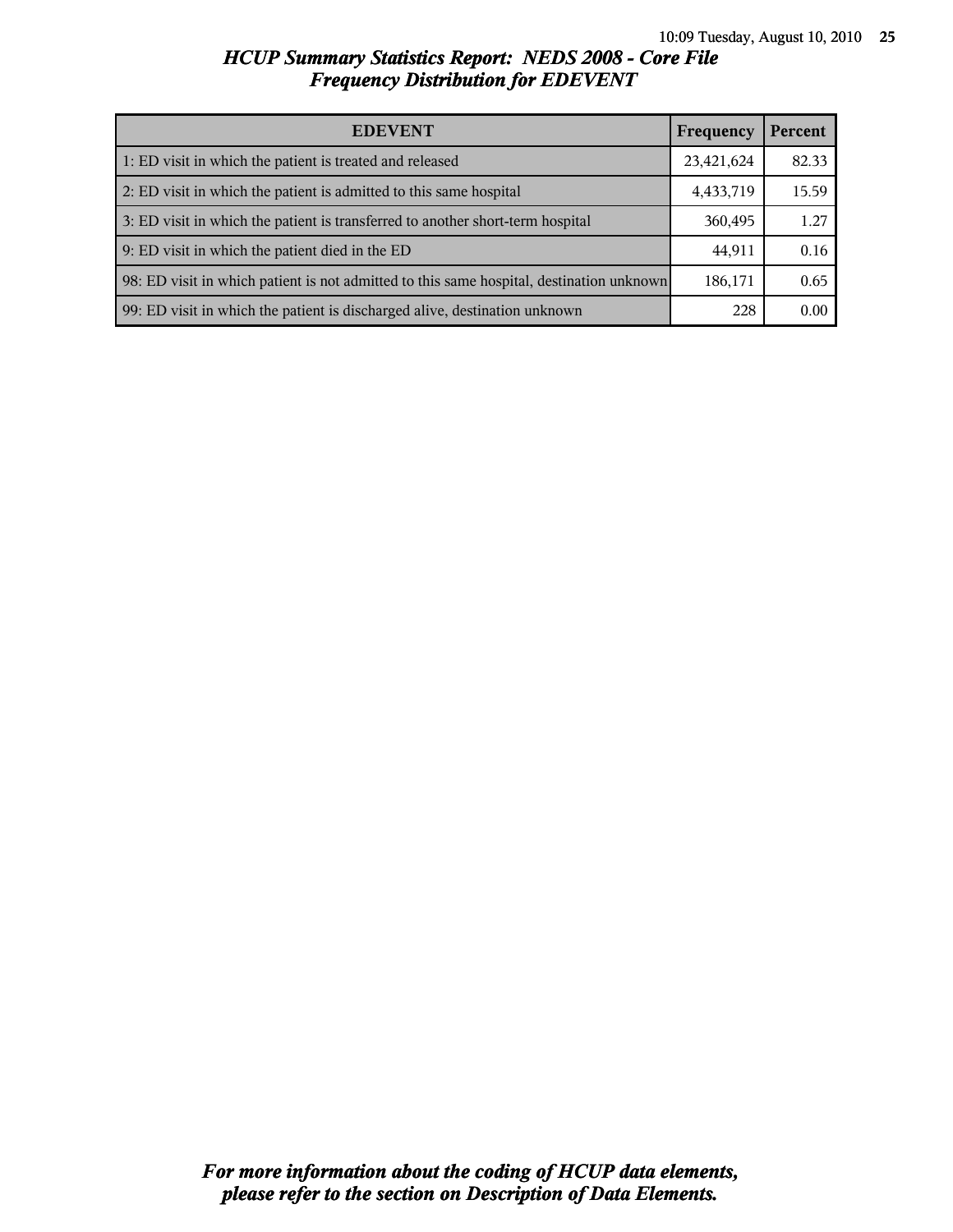| HCUP Summary Statistics Report: NEDS 2008 - Core File |  |  |
|-------------------------------------------------------|--|--|
| <b>Frequency Distribution for E CCS1</b>              |  |  |

| E CCS1                                             | Frequency  | Percent |
|----------------------------------------------------|------------|---------|
| $\therefore$ Missing                               | 21,047,127 | 73.99   |
| A: Invalid diagnosis                               | 13,245     | 0.05    |
| 662: Suicide and intentional self-inflicted injury | 102,050    | 0.36    |
| 2601: E Codes: Cut/pierceb                         | 515,614    | 1.81    |
| 2602: E Codes: Drowning/submersion                 | 3,405      | 0.01    |
| 2603: E Codes: Fall                                | 1,968,611  | 6.92    |
| 2604: E Codes: Fire/burn                           | 92,620     | 0.33    |
| 2605: E Codes: Firearm                             | 16,873     | 0.06    |
| 2606: E Codes: Machinery                           | 31,608     | 0.11    |
| 2607: E Codes: Motor vehicle traffic (MVT)         | 749,619    | 2.64    |
| 2608: E Codes: Pedal cyclist; not MVT              | 79,479     | 0.28    |
| 2609: E Codes: Pedestrian; not MVT                 | 5,170      | 0.02    |
| 2610: E Codes: Transport; not MVT                  | 85,234     | 0.30    |
| 2611: E Codes: Natural/environment                 | 286,371    | 1.01    |
| 2612: E Codes: Overexertion                        | 629,133    | 2.21    |
| 2613: E Codes: Poisoning                           | 138,630    | 0.49    |
| 2614: E Codes: Struck by; against                  | 962,782    | 3.38    |
| 2615: E Codes: Suffocation                         | 10,910     | 0.04    |
| 2616: E Codes: Adverse effects of medical care     | 229,040    | 0.81    |
| 2617: E Codes: Adverse effects of medical drugs    | 404,642    | 1.42    |
| 2618: E Codes: Other specified and classifiable    | 317,221    | 1.12    |
| 2619: E Codes: Other specified; NEC                | 161,776    | 0.57    |
| 2620: E Codes: Unspecified                         | 472,000    | 1.66    |
| 2621: E Codes: Place of occurrence                 | 123,988    | 0.44    |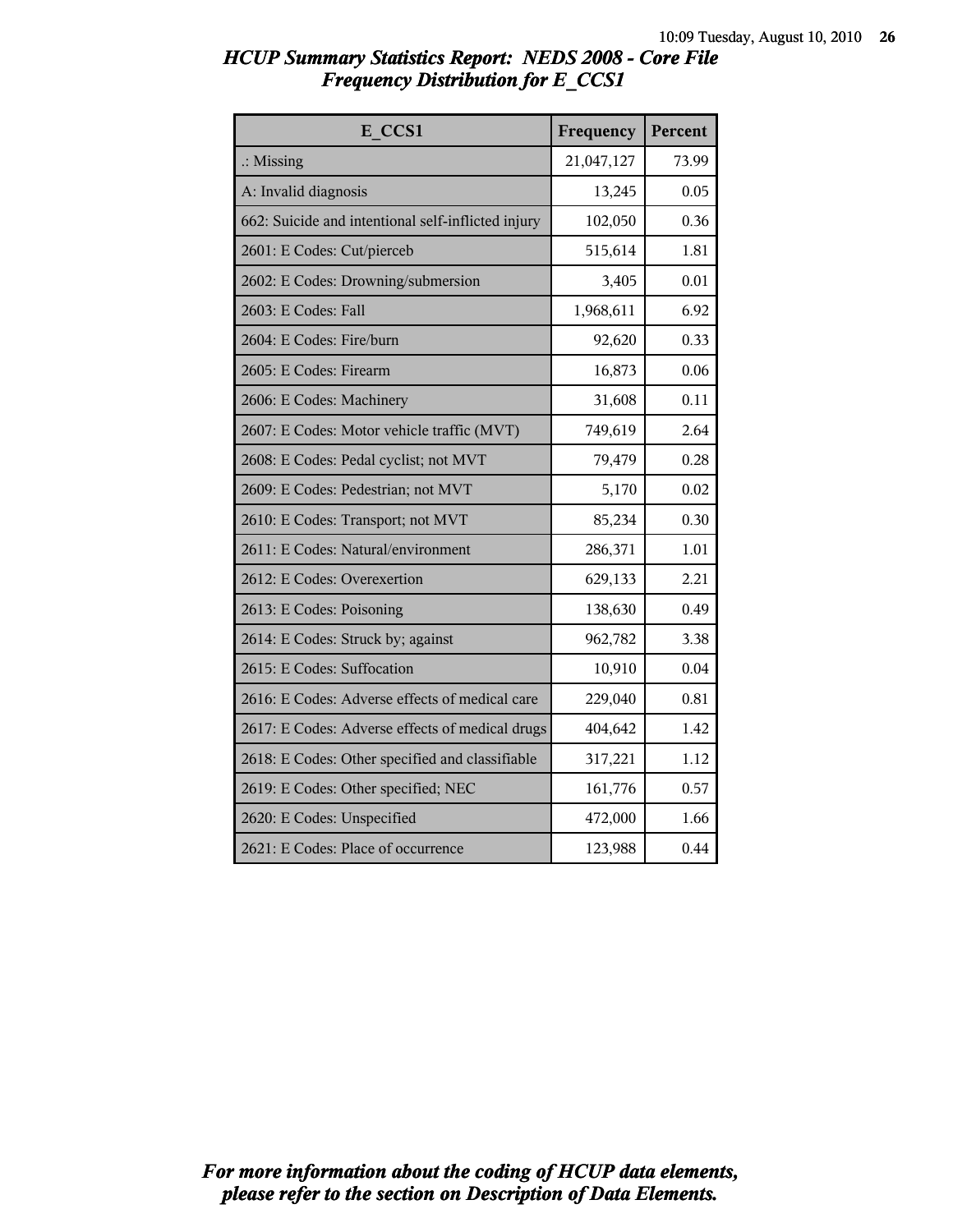| HCUP Summary Statistics Report: NEDS 2008 - Core File |  |
|-------------------------------------------------------|--|
| <b>Frequency Distribution for FEMALE</b>              |  |

| <b>FEMALE</b>        | Frequency  | Percent |
|----------------------|------------|---------|
| $\therefore$ Missing | 747        | 0.00    |
| .A: Invalid          | 16         | 0.00    |
| .C: Inconsistent     | 4,479      | 0.02    |
| $0:$ Male            | 12,776,094 | 44.91   |
| 1: Female            | 15,665,812 | 55.07   |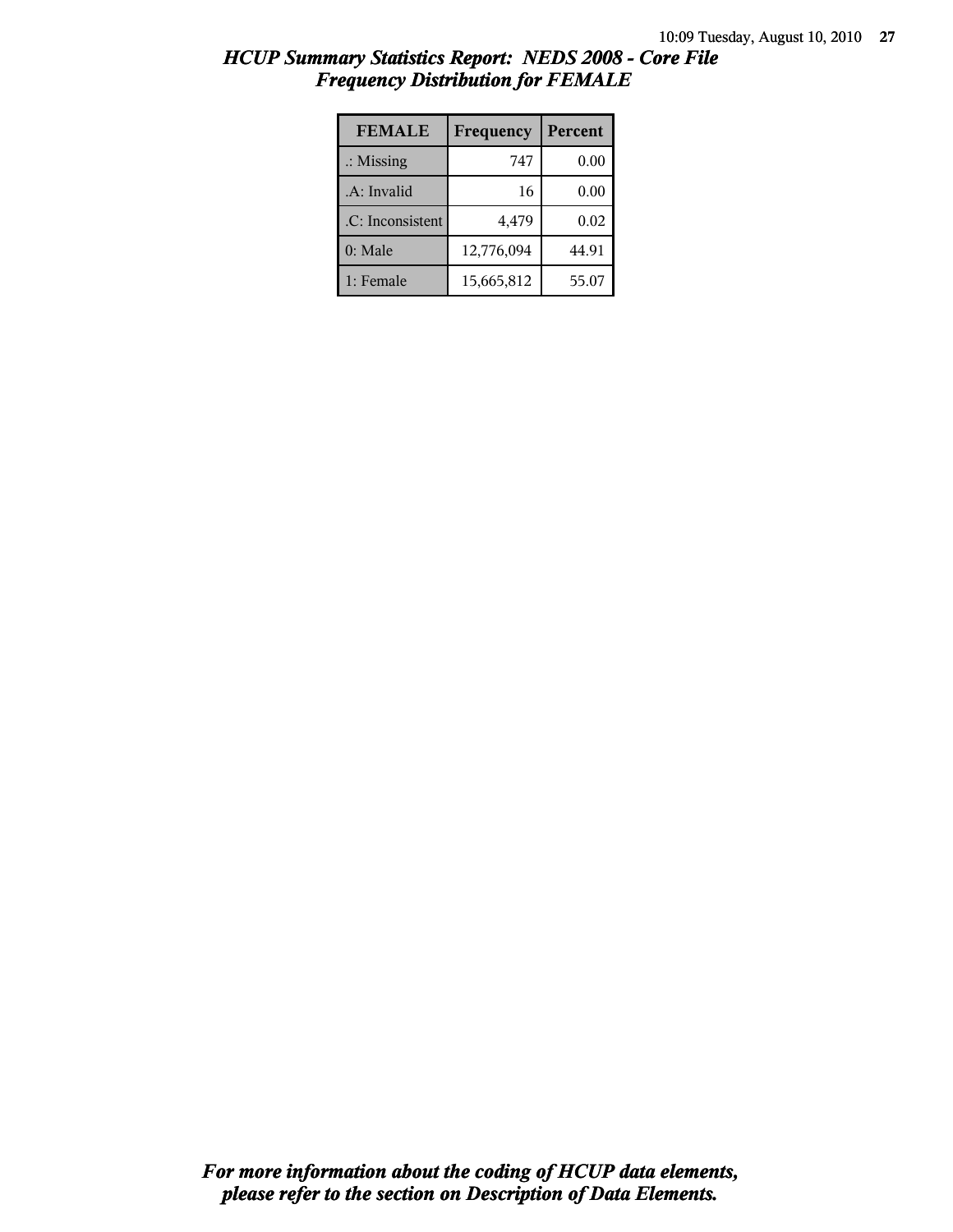| <b>HCUPFILE</b> | Frequency  | Percent |
|-----------------|------------|---------|
| <b>SEDD</b>     | 24,013,429 | 84.41   |
| <b>SID</b>      | 4,433,719  | 15.59   |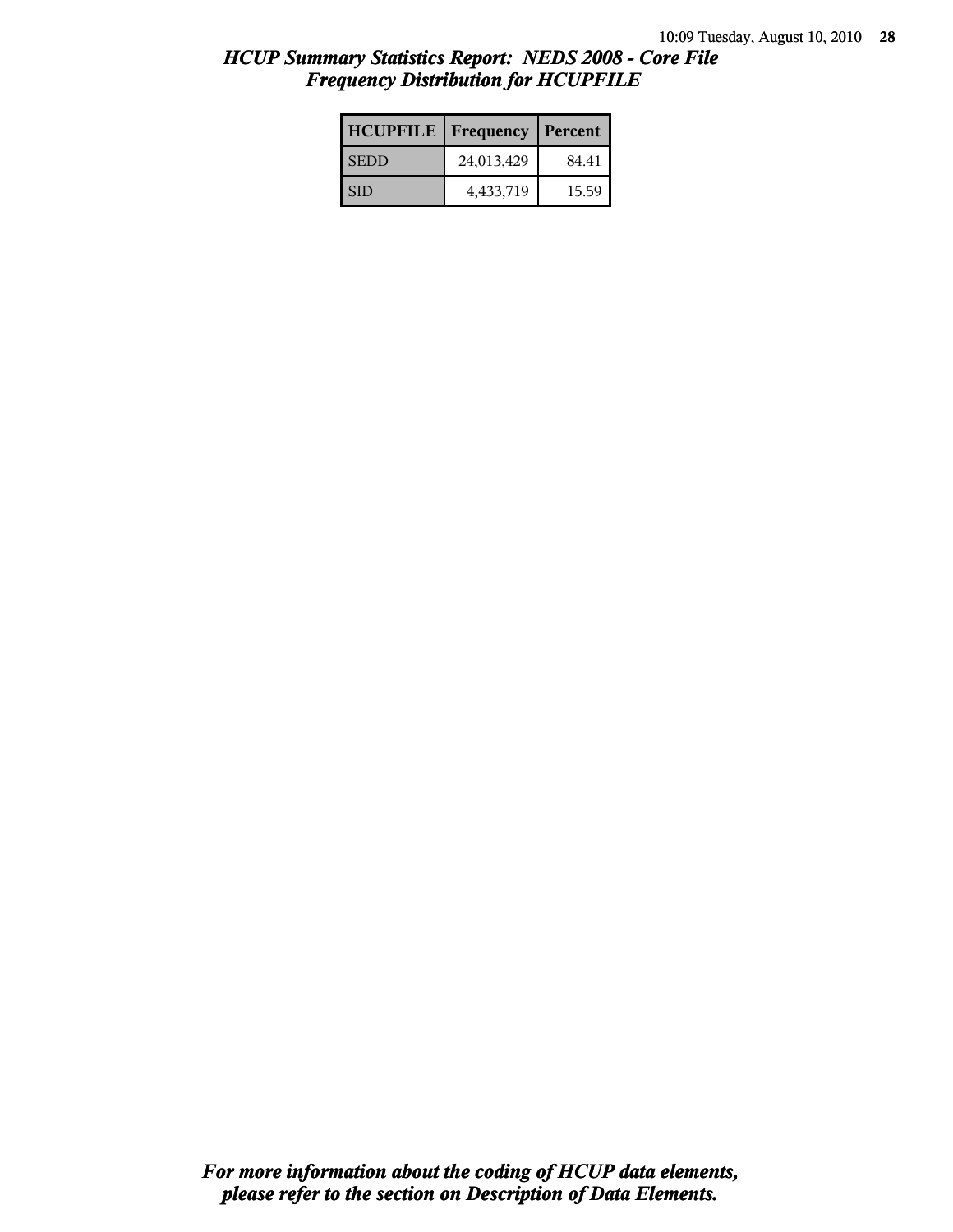| <b>HOSP REGION</b> | Frequency  | Percent |
|--------------------|------------|---------|
| 1: Northeast       | 5,483,229  | 19.28   |
| 2: Midwest         | 6,181,326  | 21.73   |
| 3: South           | 11,981,819 | 42.12   |
| 4: West            | 4,800,774  | 16.88   |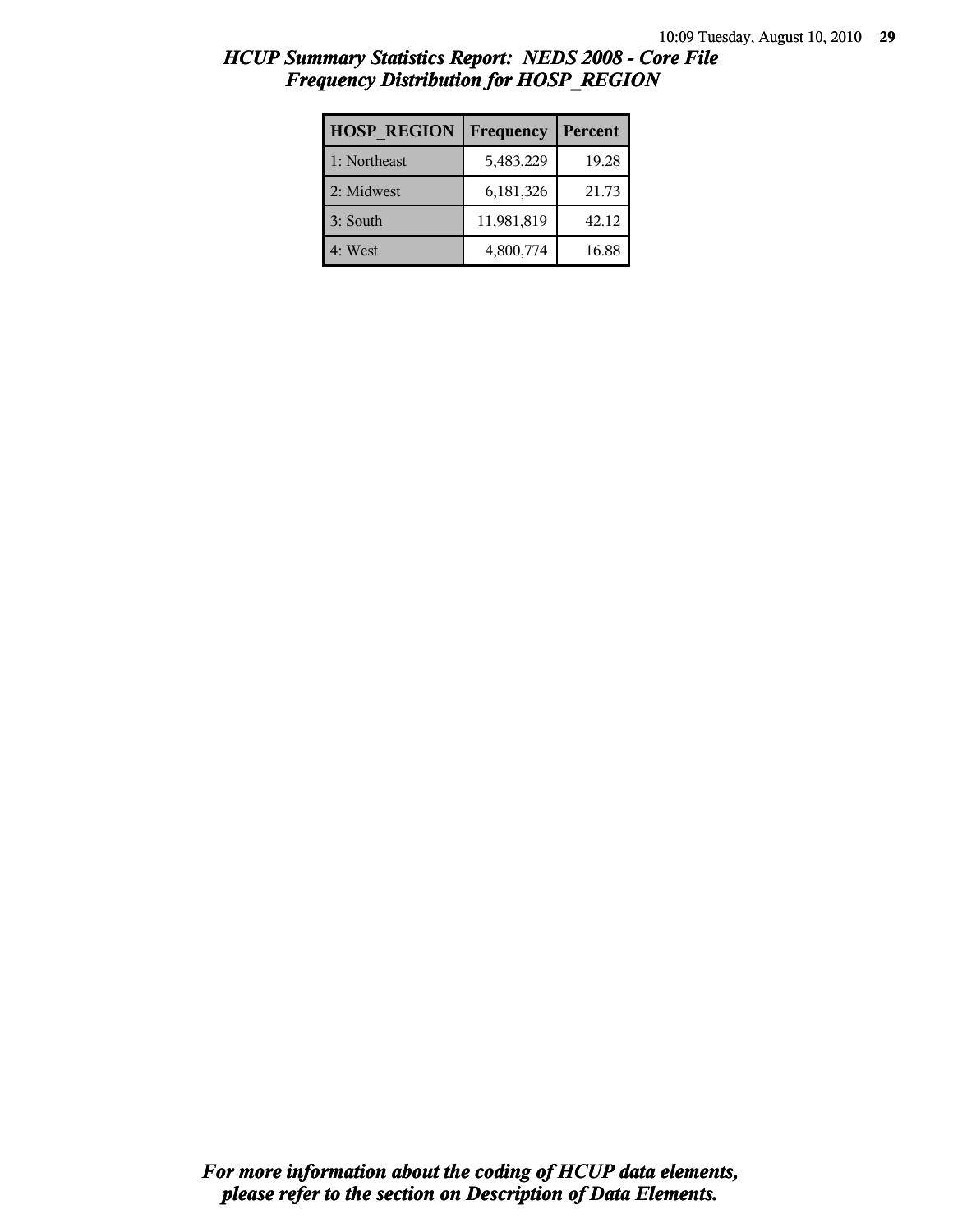| <b>INTENT SELF HARM   Frequency   Percent</b> |            |       |
|-----------------------------------------------|------------|-------|
| 0: No                                         | 28,209,115 | 99.16 |
| 1: Yes                                        | 238,033    | 0.84  |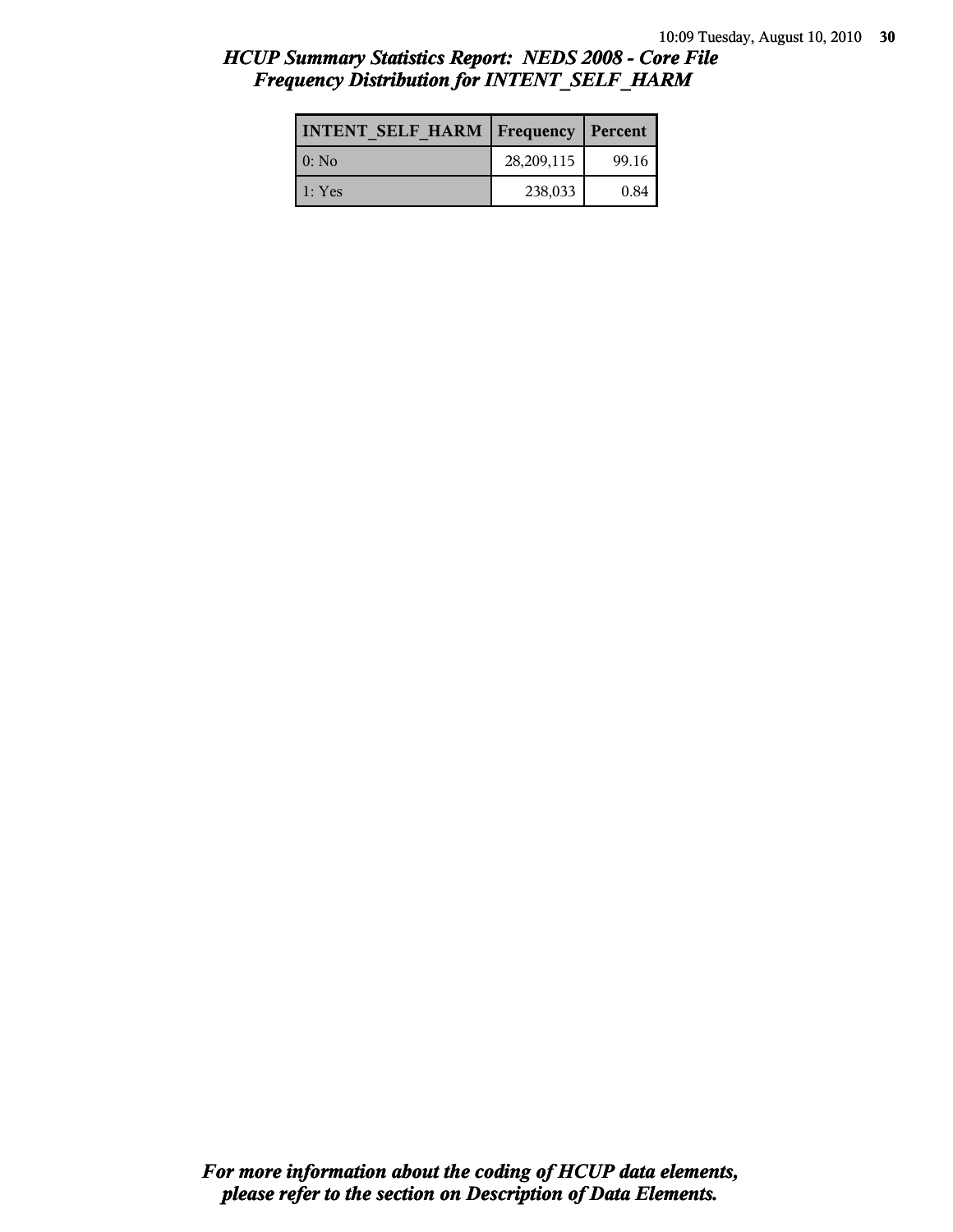| <b>NDX</b>     | Frequency | Percent |
|----------------|-----------|---------|
| $\theta$       | 4,079     | 0.01    |
| 1              | 9,647,459 | 33.91   |
| $\overline{2}$ | 6,605,665 | 23.22   |
| 3              | 3,683,142 | 12.95   |
| 4              | 2,166,322 | 7.62    |
| 5              | 1,394,787 | 4.90    |
| 6              | 981,726   | 3.45    |
| 7              | 705,003   | 2.48    |
| 8              | 564,011   | 1.98    |
| 9              | 662,342   | 2.33    |
| 10             | 370,893   | 1.30    |
| 11             | 268,297   | 0.94    |
| 12             | 233,856   | 0.82    |
| 13             | 212,021   | 0.75    |
| 14             | 185,337   | 0.65    |
| 15             | 309,292   | 1.09    |
| 16 or greater  | 452,916   | 1.59    |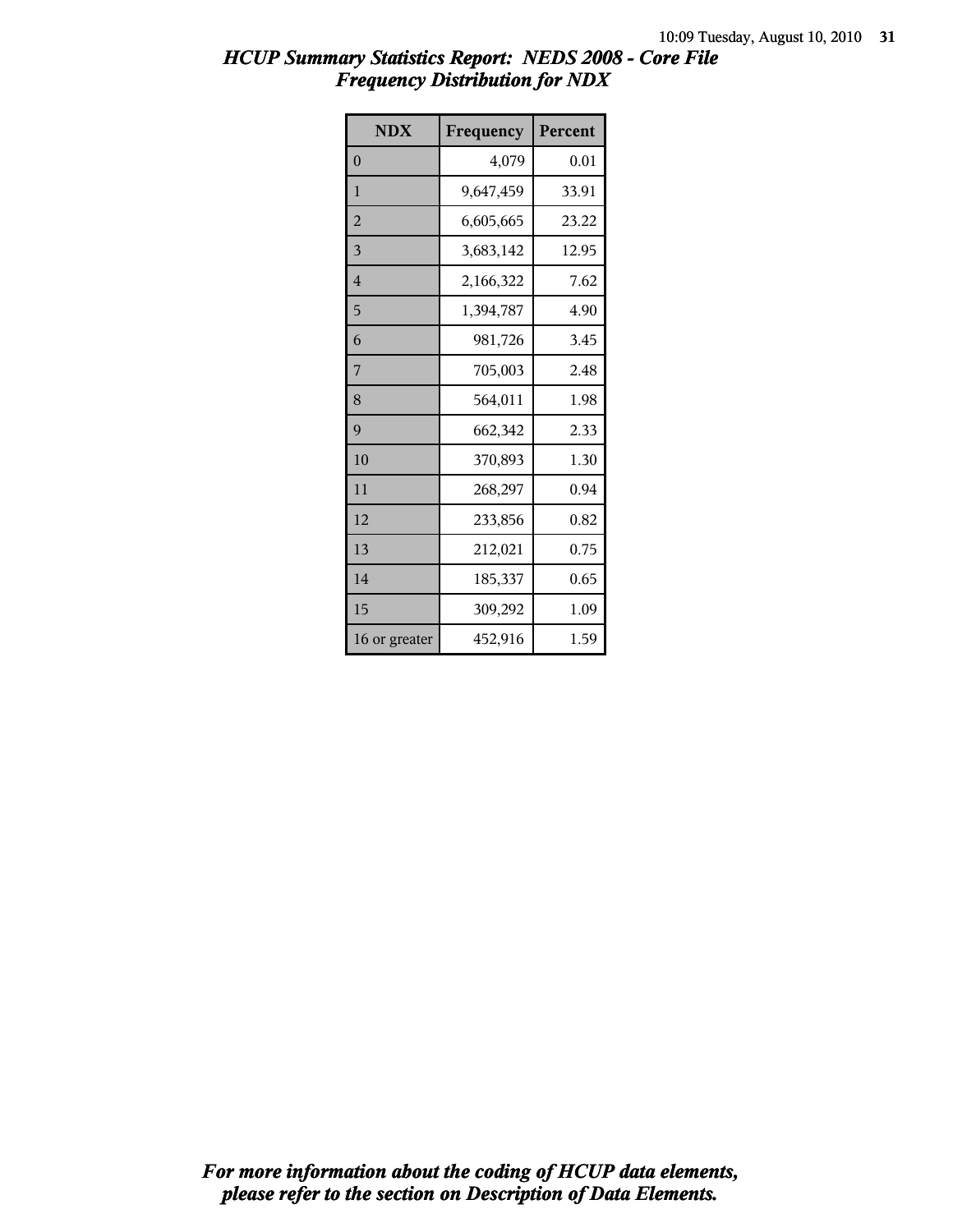| <b>NECODE</b>  | Frequency  | Percent |
|----------------|------------|---------|
| $\theta$       | 21,047,127 | 73.99   |
| $\mathbf{1}$   | 3,636,224  | 12.78   |
| $\overline{2}$ | 3,217,892  | 11.31   |
| 3              | 310,104    | 1.09    |
| $\overline{4}$ | 227,657    | 0.80    |
| 5              | 4,298      | 0.02    |
| 6              | 3,647      | 0.01    |
| $\overline{7}$ | 105        | 0.00    |
| 8              | 76         | 0.00    |
| or greater     | 18         | 0.00    |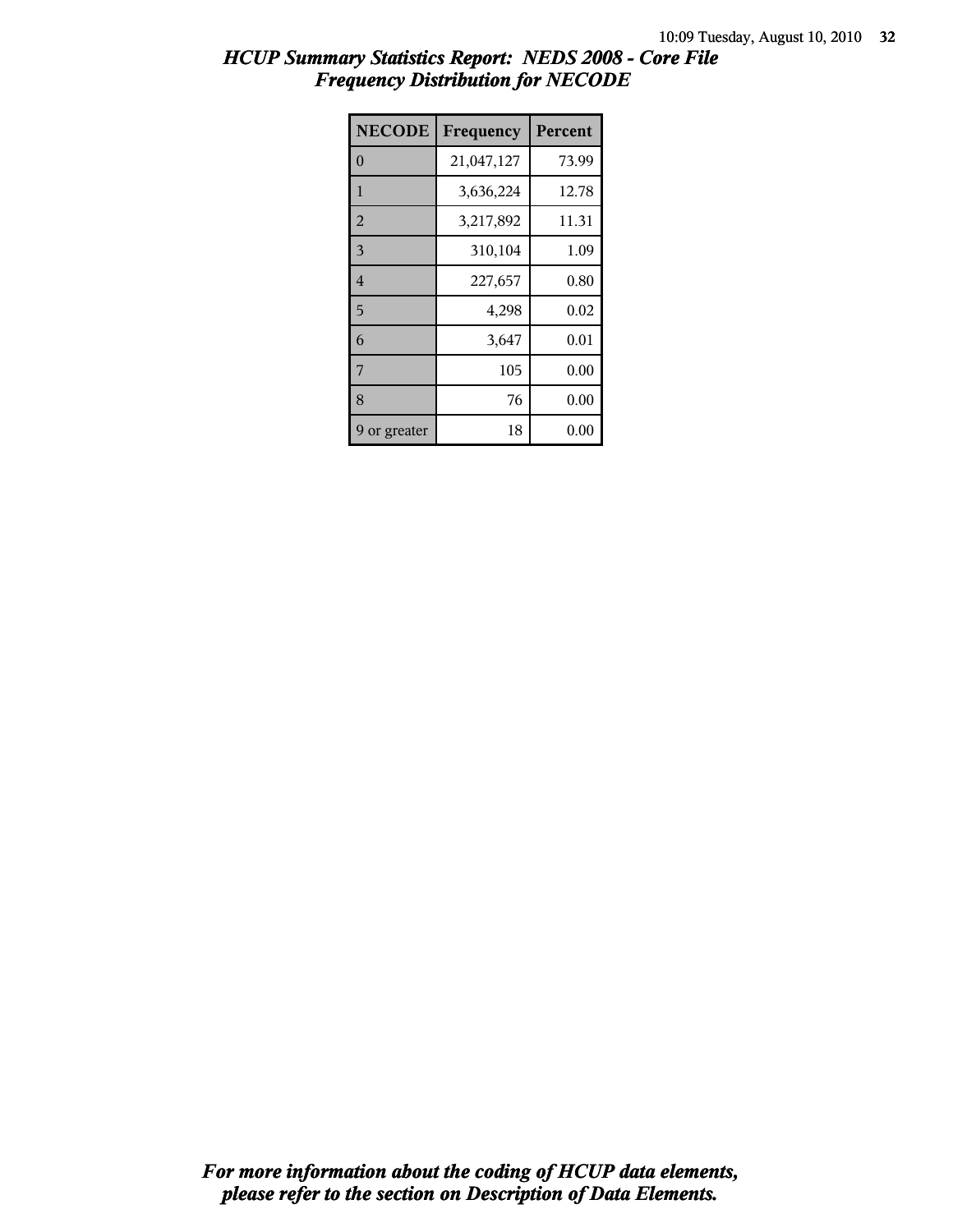| HCUP Summary Statistics Report: NEDS 2008 - Core File |  |  |
|-------------------------------------------------------|--|--|
| <b>Frequency Distribution for PAY1</b>                |  |  |

| PAY1                 | Frequency | Percent |
|----------------------|-----------|---------|
| $\therefore$ Missing | 113,261   | 0.40    |
| .A: Invalid          | 26,235    | 0.09    |
| 1: Medicare          | 5,815,581 | 20.44   |
| 2: Medicaid          | 6,318,538 | 22.21   |
| 3: Private insurance | 9,823,779 | 34.53   |
| 4: Self-pay          | 4,752,253 | 16.71   |
| 5: No charge         | 228,389   | 0.80    |
| 6: Other             | 1,369,112 | 4.81    |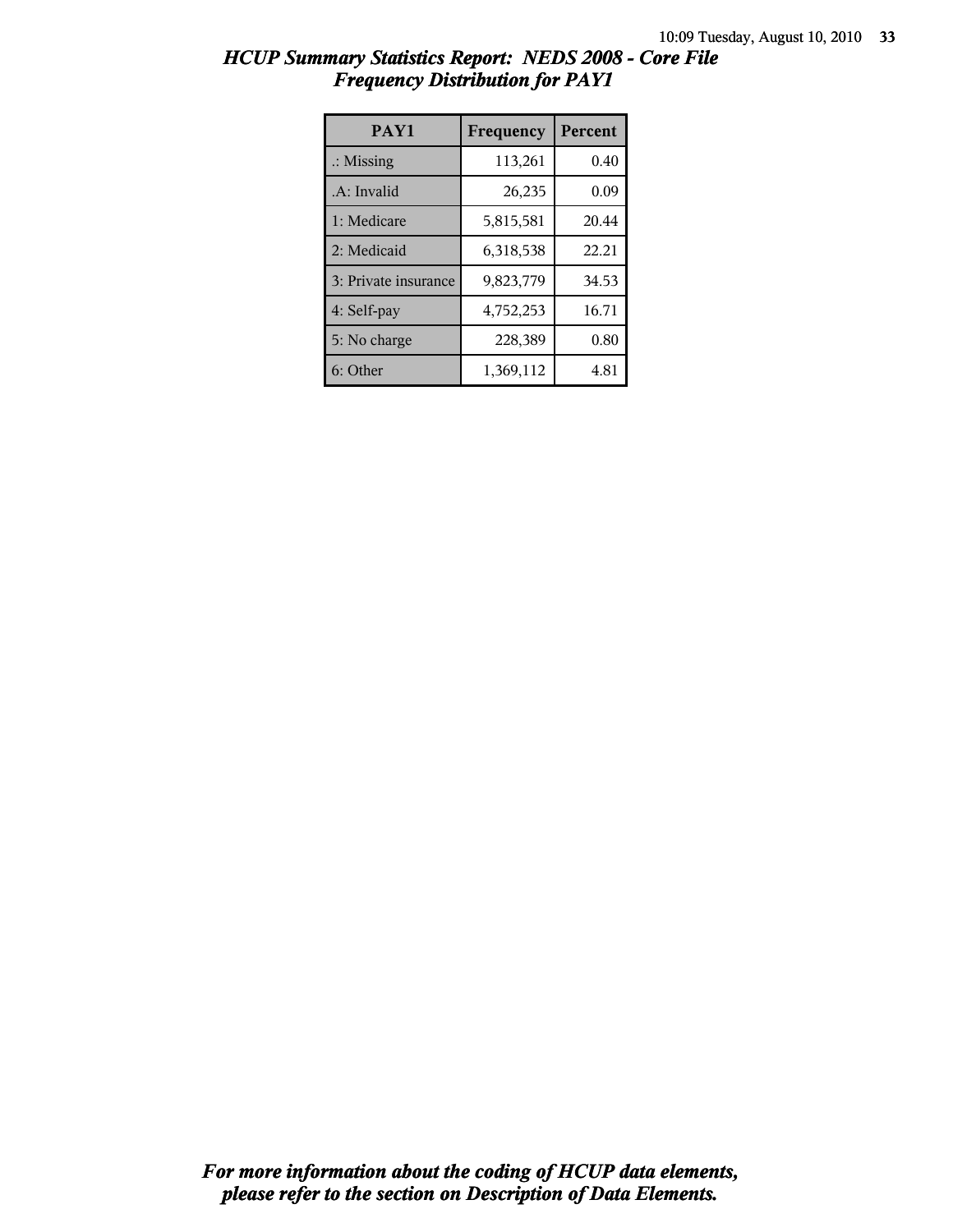| PAY <sub>2</sub>     | Frequency  | <b>Percent</b> |
|----------------------|------------|----------------|
| $\therefore$ Missing | 22,266,385 | 78.27          |
| .A: Invalid          | 385,474    | 1.36           |
| 1: Medicare          | 493,709    | 1.74           |
| 2: Medicaid          | 1,506,313  | 5.30           |
| 3: Private insurance | 1,795,238  | 6.31           |
| 4: Self-pay          | 1,669,187  | 5.87           |
| 5: No charge         | 37,379     | 0.13           |
| 6: Other             | 293,463    | 1.03           |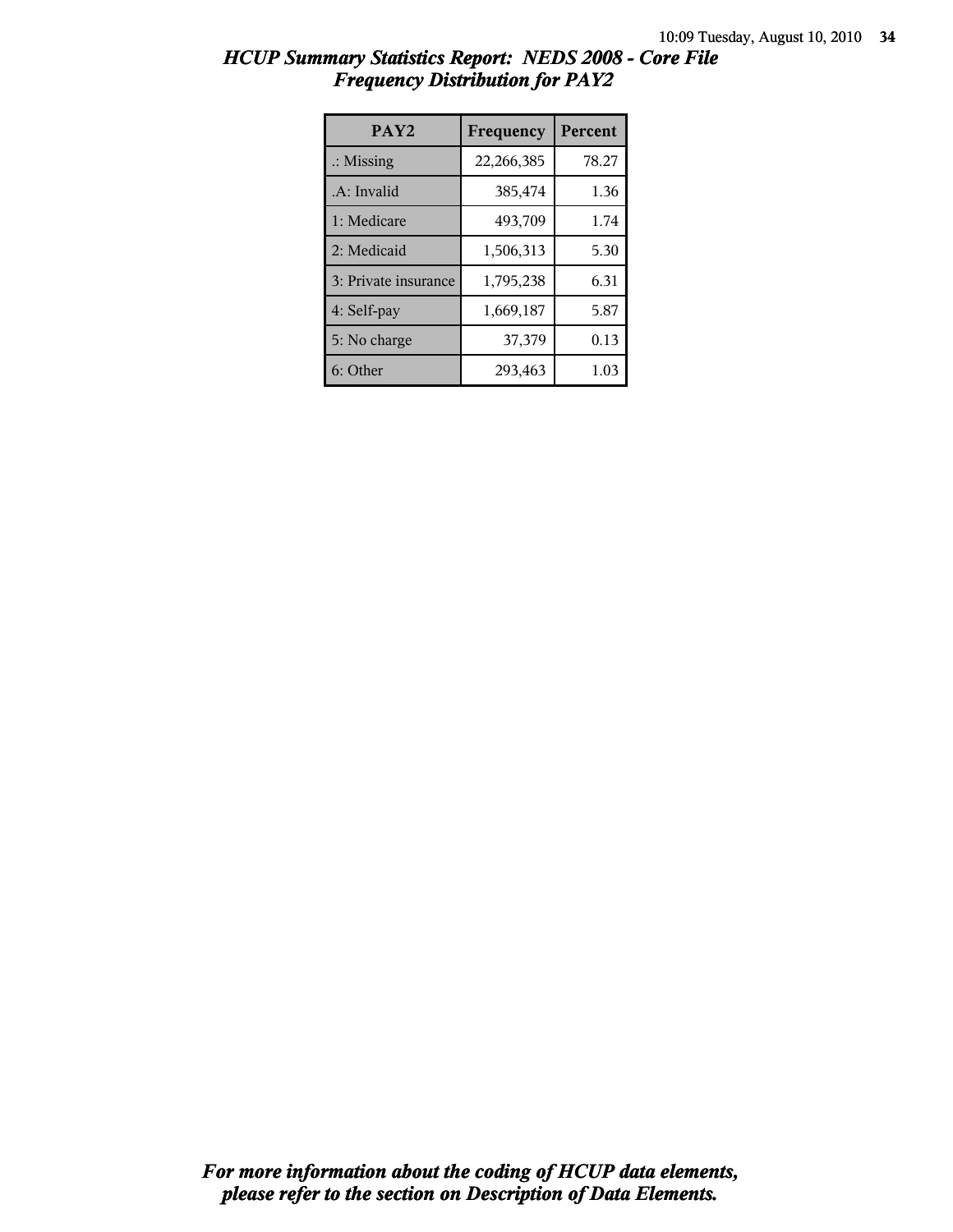| PL NCHS2006            | Frequency | Percent |
|------------------------|-----------|---------|
| $\therefore$ Missing   | 234,736   | 0.83    |
| 1: Large Central Metro | 7,328,195 | 25.76   |
| 2: Large Fringe Metro  | 6,553,492 | 23.04   |
| 3: Medium Metro        | 6,254,959 | 21.99   |
| 4: Small Metro         | 2,667,232 | 9.38    |
| 5: Micropolitan        | 3,310,410 | 11.64   |
| 6: Noncore             | 2,098,124 | 7.38    |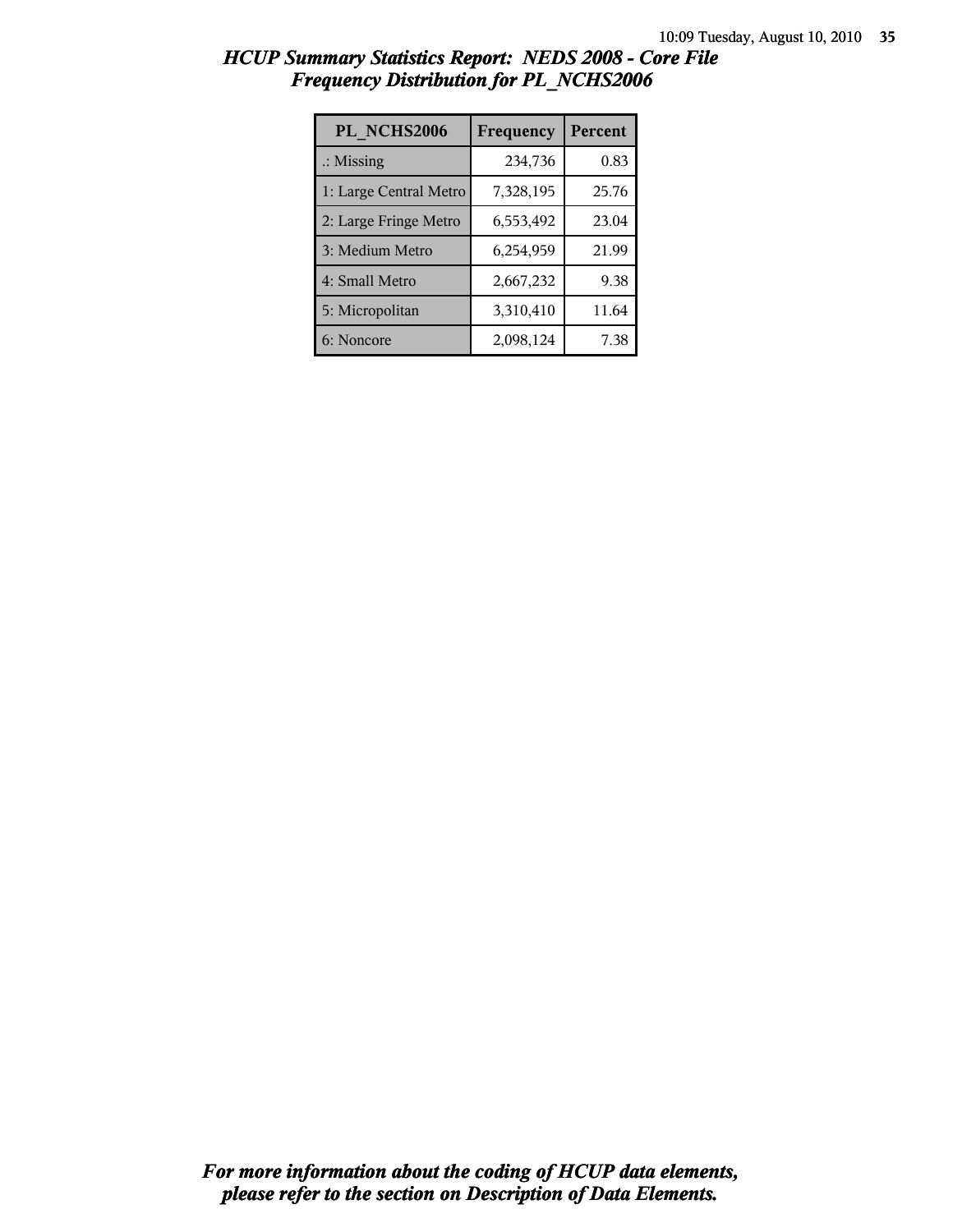| <b>TOTCHG ED</b>     | Frequency  | <b>Percent</b> |
|----------------------|------------|----------------|
| $\therefore$ Missing | 4,562,549  | 16.04          |
| .A: Invalid          | 44,353     | 0.16           |
| .C: Inconsistent     | 326,765    | 1.15           |
| \$100-\$1,000        | 12,244,800 | 43.04          |
| $$1,001 - $5,000$    | 9,810,259  | 34.49          |
| \$5,001-\$10,000     | 1,093,258  | 3.84           |
| \$10,001-\$50,000    | 363,310    | 1.28           |
| \$50,001-\$75,000    | 1,854      | 0.01           |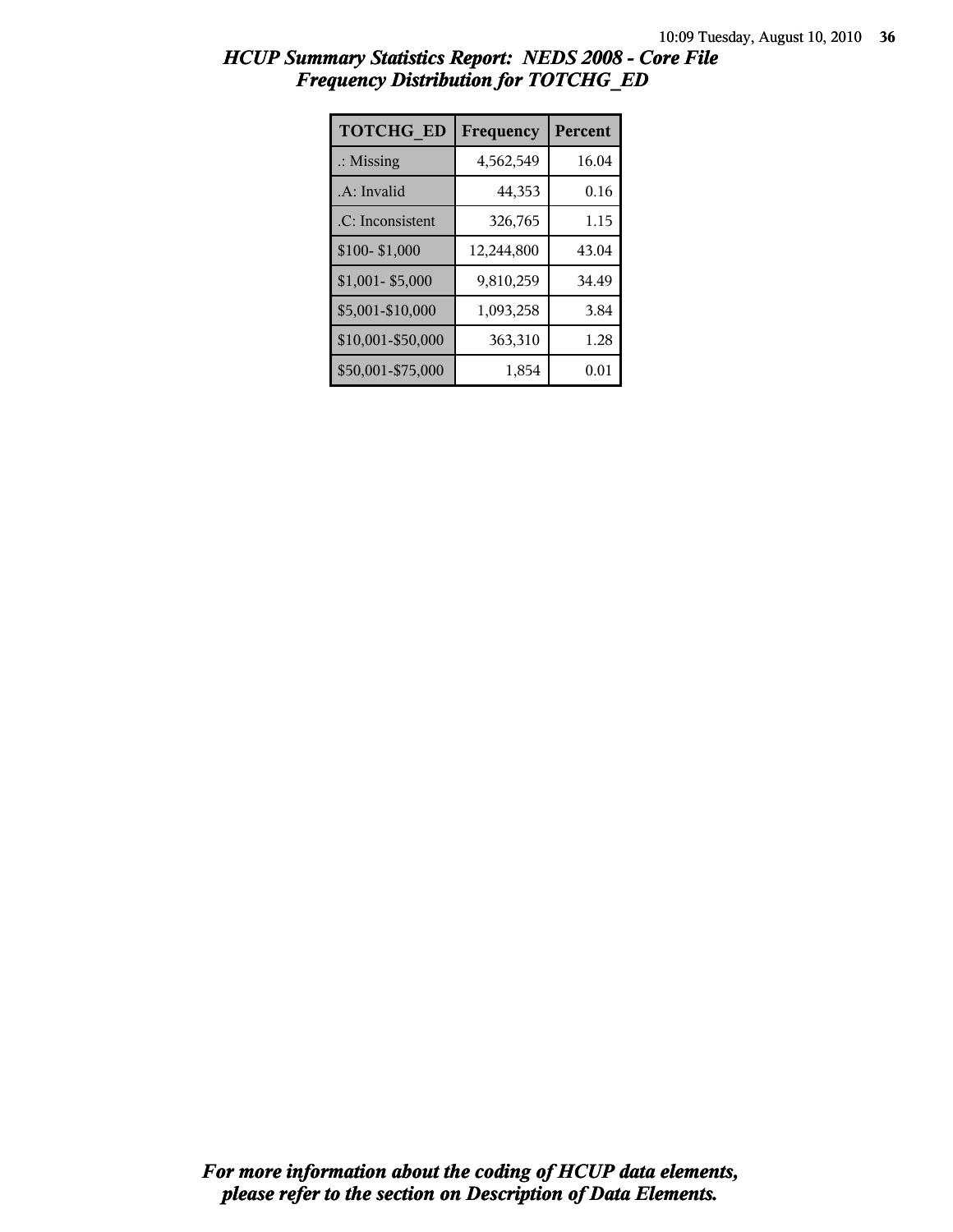|      | <b>YEAR</b> Frequency | Percent |  |
|------|-----------------------|---------|--|
| 2008 | 28,447,148            | 100.00  |  |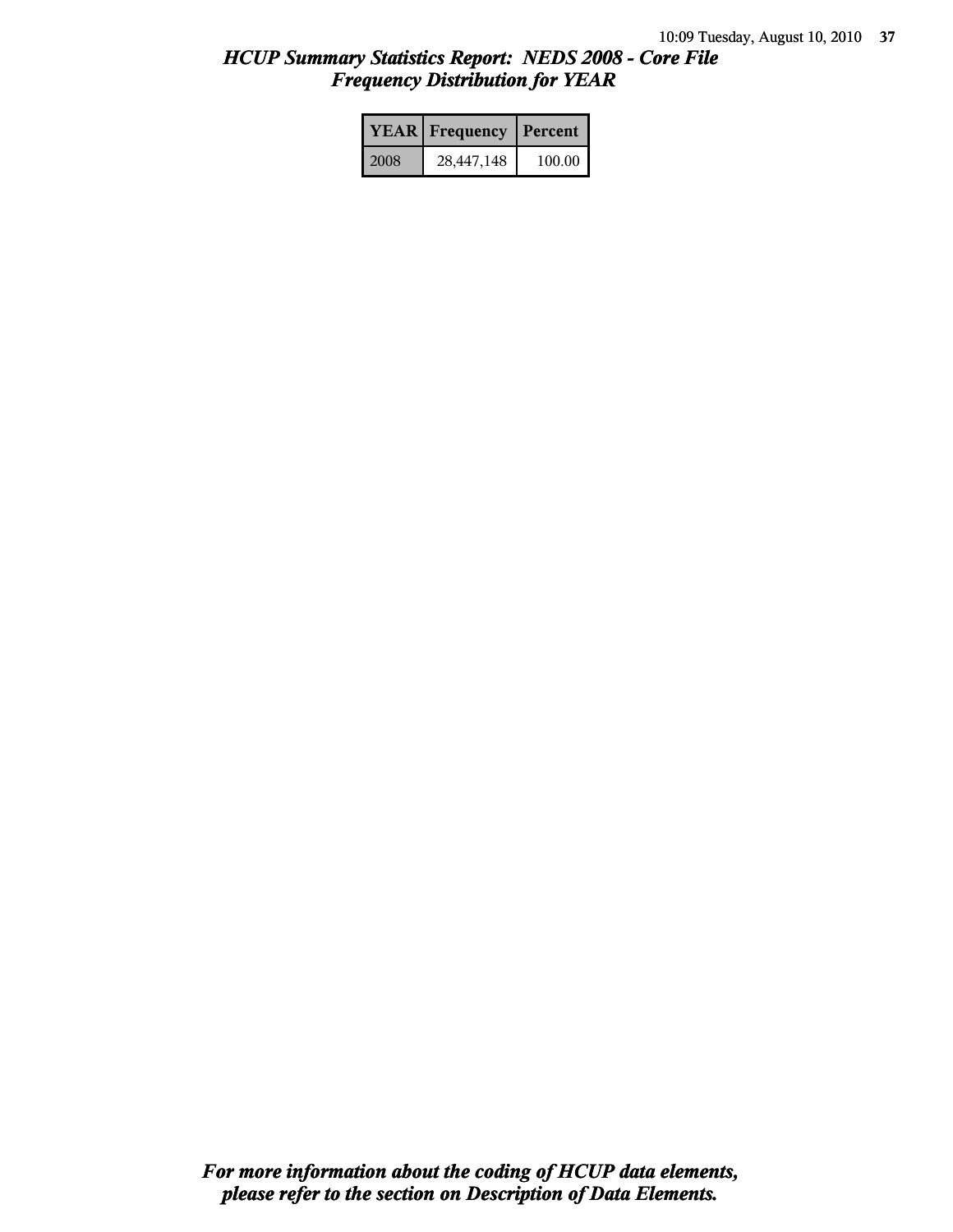| ZIPINC QRTL          | Frequency | Percent |
|----------------------|-----------|---------|
| $\therefore$ Missing | 738,653   | 2.60    |
| .A: Invalid          | 4,940     | 0.02    |
| 1: First quartile    | 8,678,400 | 30.51   |
| 2: Second quartile   | 8,207,054 | 28.85   |
| 3: Third quartile    | 6,029,627 | 21.20   |
| 4: Fourth quartile   | 4,788,474 | 16.83   |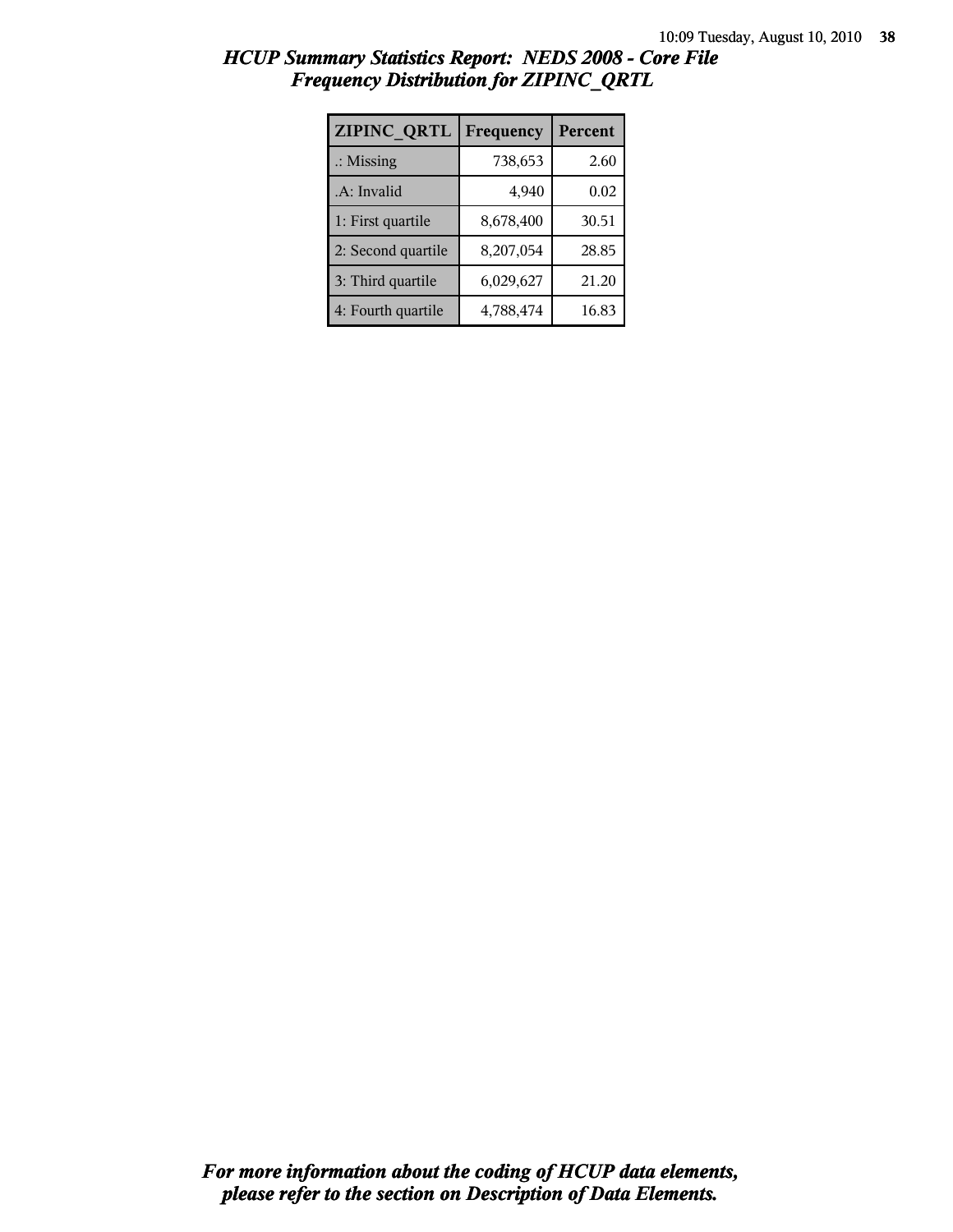| <b>Moments</b>                     |            |                         |            |
|------------------------------------|------------|-------------------------|------------|
| N                                  | 28447148   | <b>Sum Weights</b>      | 28447148   |
| Mean                               | 4.39218947 | <b>Sum Observations</b> |            |
| <b>Std Deviation</b>               | 1.28416913 | Variance                | 1.64909036 |
| <b>Skewness</b>                    | 7.32215432 | <b>Kurtosis</b>         | 124.114854 |
| <b>Uncorrected SS</b><br>595695189 |            | <b>Corrected SS</b>     | 46911915.8 |
| <b>Coeff Variation</b>             | 29.2375622 | <b>Std Error Mean</b>   | 0.00024077 |

### *Variable: DISCWT (Weight to ED Visits in AHA universe)*

| <b>Basic Statistical Measures</b> |          |                            |          |
|-----------------------------------|----------|----------------------------|----------|
| Location                          |          | <b>Variability</b>         |          |
| <b>Mean</b>                       | 4.392189 | <b>Std Deviation</b>       | 1.28417  |
| <b>Median</b>                     | 4.359627 | <b>Variance</b>            | 1.64909  |
| Mode                              | 4.393994 | Range                      | 29.26280 |
|                                   |          | <b>Interquartile Range</b> | 0.86263  |

| Tests for Location: Mu0=0 |   |                  |                |         |
|---------------------------|---|------------------|----------------|---------|
| <b>Test</b>               |   | <b>Statistic</b> | p Value        |         |
| Student's t               |   | 18242.24         | Pr >  t        | < 0001  |
| <b>Sign</b>               | M | 14223574         | $Pr \ge =  M $ | < 0.001 |
| Signed Rank               |   | 2.023E14         | $Pr \geq  S $  | < 0001  |

| <b>Quantiles (Definition 5)</b> |                 |  |
|---------------------------------|-----------------|--|
| Quantile                        | <b>Estimate</b> |  |
| 100% Max                        | 30.29395        |  |
| 99%                             | 8.88062         |  |
| 95%                             | 5.71883         |  |
| 90%                             | 5.39504         |  |
| 75% Q3                          | 4.76659         |  |
| 50% Median                      | 4.35963         |  |
| 25% Q1                          | 3.90396         |  |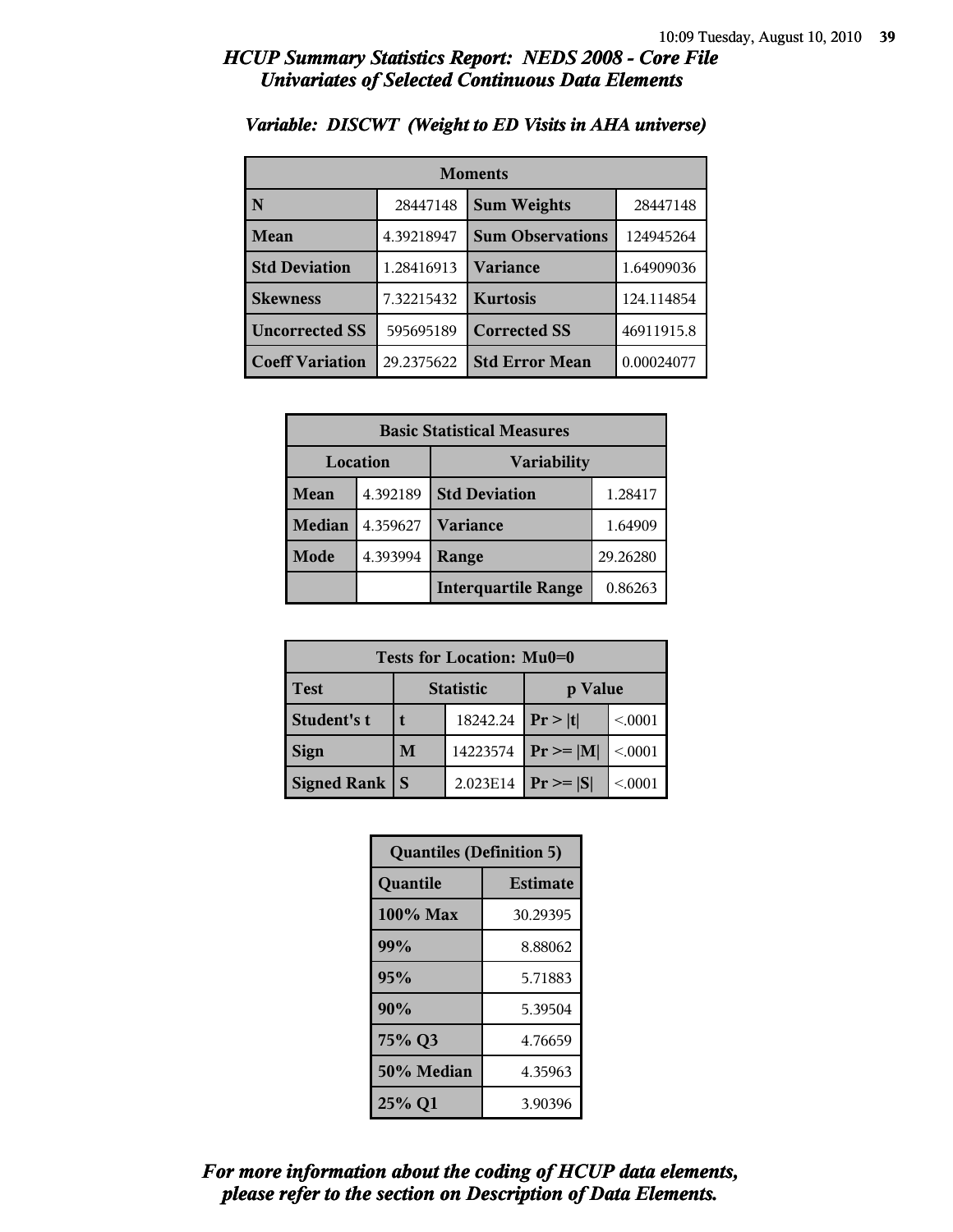| <b>Quantiles (Definition 5)</b> |         |  |
|---------------------------------|---------|--|
| <b>Estimate</b><br>Quantile     |         |  |
| 10%                             | 3.13514 |  |
| 5%                              | 2.99117 |  |
| 1%<br>2.40621                   |         |  |
| 0% Min<br>1.03114               |         |  |

*Variable: DISCWT (Weight to ED Visits in AHA universe)*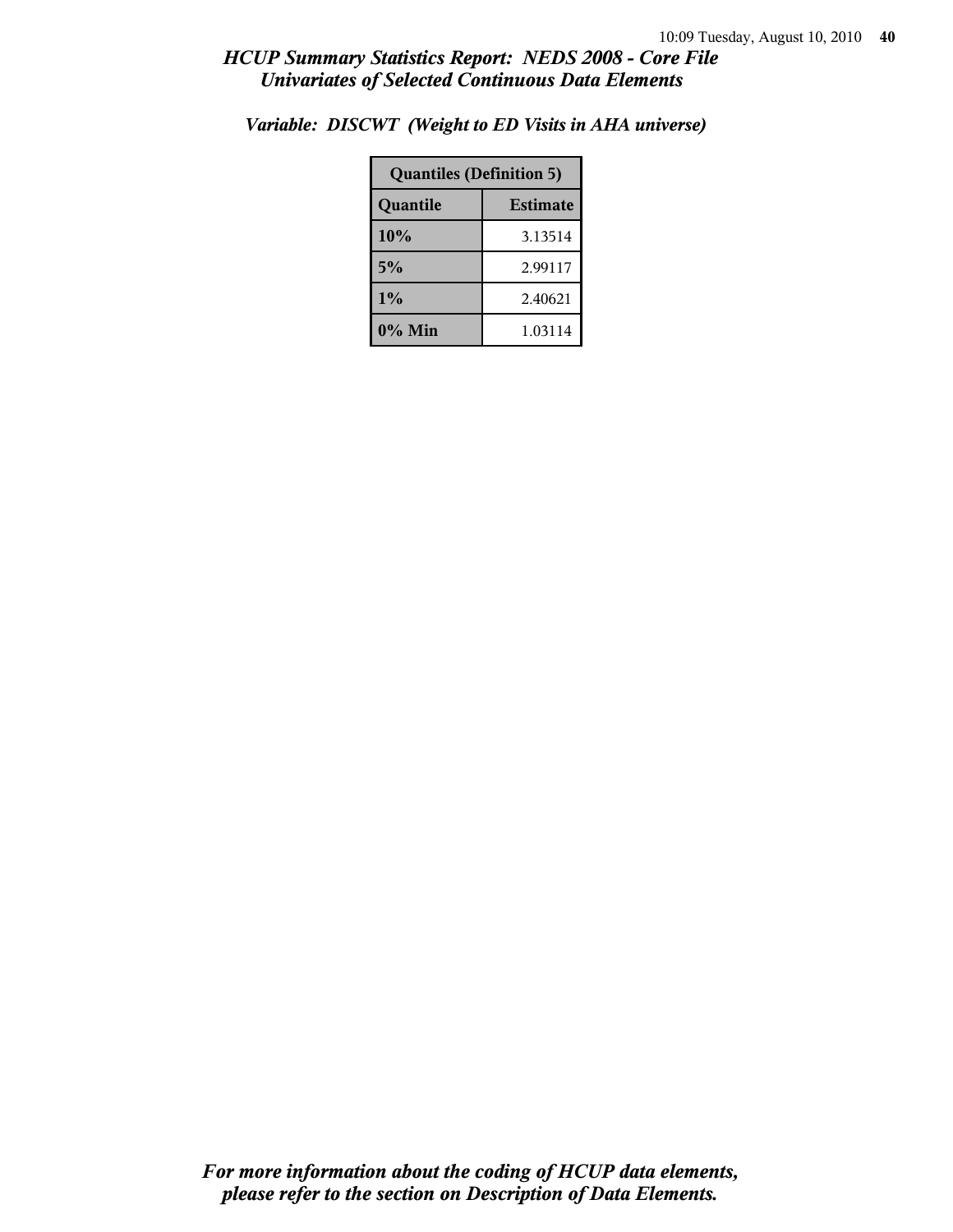| <b>Moments</b>         |            |                         |             |
|------------------------|------------|-------------------------|-------------|
| N                      | 28445564   | <b>Sum Weights</b>      | 28445564    |
| Mean                   | 38.3628017 | <b>Sum Observations</b> | 1091251530  |
| <b>Std Deviation</b>   | 24.4384663 | <b>Variance</b>         | 597.238637  |
| <b>Skewness</b>        | 0.3309877  | <b>Kurtosis</b>         | $-0.753496$ |
| <b>Uncorrected SS</b>  | 5.88523E10 | <b>Corrected SS</b>     | 1.69888E10  |
| <b>Coeff Variation</b> | 63.7035495 | <b>Std Error Mean</b>   | 0.00458212  |

### *Variable: AGE (Age in years at admission)*

| <b>Basic Statistical Measures</b> |          |                            |           |
|-----------------------------------|----------|----------------------------|-----------|
| Location<br><b>Variability</b>    |          |                            |           |
| Mean                              | 38.36280 | <b>Std Deviation</b>       | 24.43847  |
| <b>Median</b>                     | 36.00000 | Variance                   | 597.23864 |
| Mode                              | 0.00000  | 123.00000<br>Range         |           |
|                                   |          | <b>Interquartile Range</b> | 35.00000  |

| Tests for Location: Mu0=0 |                             |          |                |         |
|---------------------------|-----------------------------|----------|----------------|---------|
| <b>Test</b>               | <b>Statistic</b><br>p Value |          |                |         |
| Student's t               | 8372.278                    |          | Pr >  t        | < 0.001 |
| <b>Sign</b>               | 13822162<br>M               |          | $Pr \ge =  M $ | < 0.001 |
| Signed Rank               |                             | 1.911E14 | $Pr \geq  S $  | < 0001  |

| <b>Quantiles (Definition 5)</b> |                 |  |
|---------------------------------|-----------------|--|
| Quantile                        | <b>Estimate</b> |  |
| $100\%$ Max                     | 123             |  |
| 99%                             | 91              |  |
| 95%                             | 83              |  |
| 90%                             | 75              |  |
| 75% Q3<br>55                    |                 |  |
| 50% Median                      | 36              |  |
| 25% Q1<br>20                    |                 |  |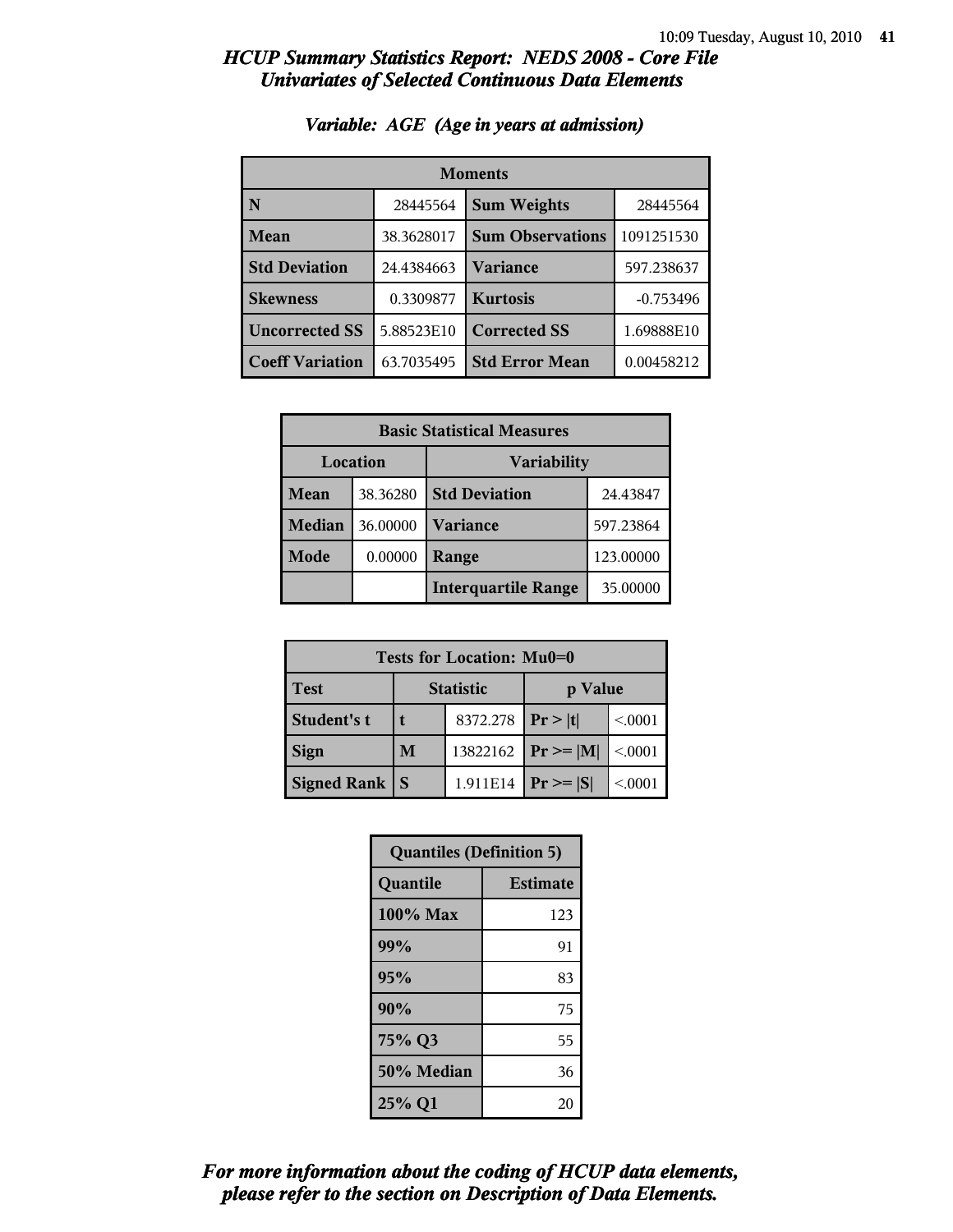| <b>Quantiles (Definition 5)</b> |   |  |
|---------------------------------|---|--|
| <b>Estimate</b><br>Quantile     |   |  |
| 10%                             | 5 |  |
| 5%                              |   |  |
| 1%                              |   |  |
| $0\%$ Min                       |   |  |

*Variable: AGE (Age in years at admission)*

| <b>Missing Values</b>          |       |         |                       |
|--------------------------------|-------|---------|-----------------------|
|                                |       |         | <b>Percent Of</b>     |
| <b>Missing</b><br><b>Value</b> | Count | All Obs | <b>Missing</b><br>Obs |
|                                | 179   | 0.00    | 11.30                 |
| А                              | 32    | 0.00    | 2.02                  |
| C                              | 1373  | 0.00    | 86.68                 |
| Total                          | 1584  | 0.01    | 100.00                |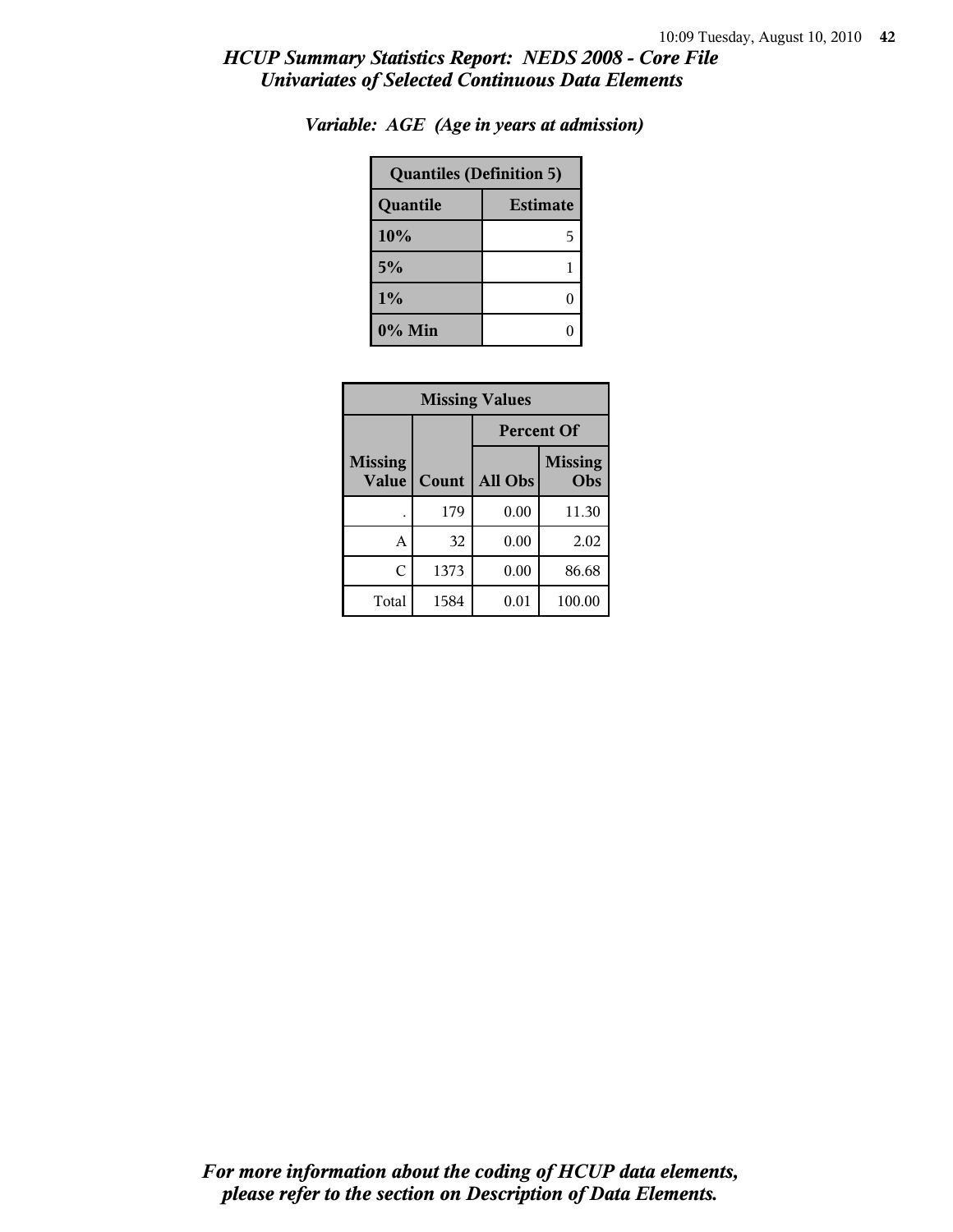| <b>Moments</b>         |            |                         |            |  |
|------------------------|------------|-------------------------|------------|--|
| N                      | 23513481   | <b>Sum Weights</b>      | 23513481   |  |
| Mean                   | 1696.79278 | <b>Sum Observations</b> | 3.98975E10 |  |
| <b>Std Deviation</b>   | 2484.46847 | Variance                | 6172583.56 |  |
| <b>Skewness</b>        | 5.92403454 | <b>Kurtosis</b>         | 66.1248104 |  |
| <b>Uncorrected SS</b>  | 2.12837E14 | <b>Corrected SS</b>     | 1.45139E14 |  |
| <b>Coeff Variation</b> | 146.421443 | <b>Std Error Mean</b>   | 0.51235977 |  |

### *Variable: TOTCHG\_ED (Total charge for ED services)*

| <b>Basic Statistical Measures</b> |          |                            |         |
|-----------------------------------|----------|----------------------------|---------|
| Location<br><b>Variability</b>    |          |                            |         |
| Mean                              | 1696.793 | <b>Std Deviation</b>       | 2484    |
| <b>Median</b>                     | 949.000  | <b>Variance</b>            | 6172584 |
| Mode                              | 778.000  | Range                      | 74900   |
|                                   |          | <b>Interquartile Range</b> | 1392    |

| Tests for Location: Mu0=0 |                             |          |               |         |
|---------------------------|-----------------------------|----------|---------------|---------|
| <b>Test</b>               | <b>Statistic</b><br>p Value |          |               |         |
| Student's t               | 3311.721                    |          | Pr >  t       | < 0.001 |
| <b>Sign</b>               | M                           | 11756741 | $Pr \ge  M $  | < 0.001 |
| <b>Signed Rank</b>        | $\mathbf S$                 | 1.382E14 | $Pr \geq  S $ | < 0001  |

| <b>Quantiles (Definition 5)</b> |                 |  |
|---------------------------------|-----------------|--|
| Quantile                        | <b>Estimate</b> |  |
| 100% Max                        | 74999.9         |  |
| 99%                             | 12119.0         |  |
| 95%                             | 5651.0          |  |
| 90%                             | 3706.2          |  |
| 75% Q3<br>1888.0                |                 |  |
| 50% Median                      | 949.0           |  |
| 25% Q1                          | 496.5           |  |